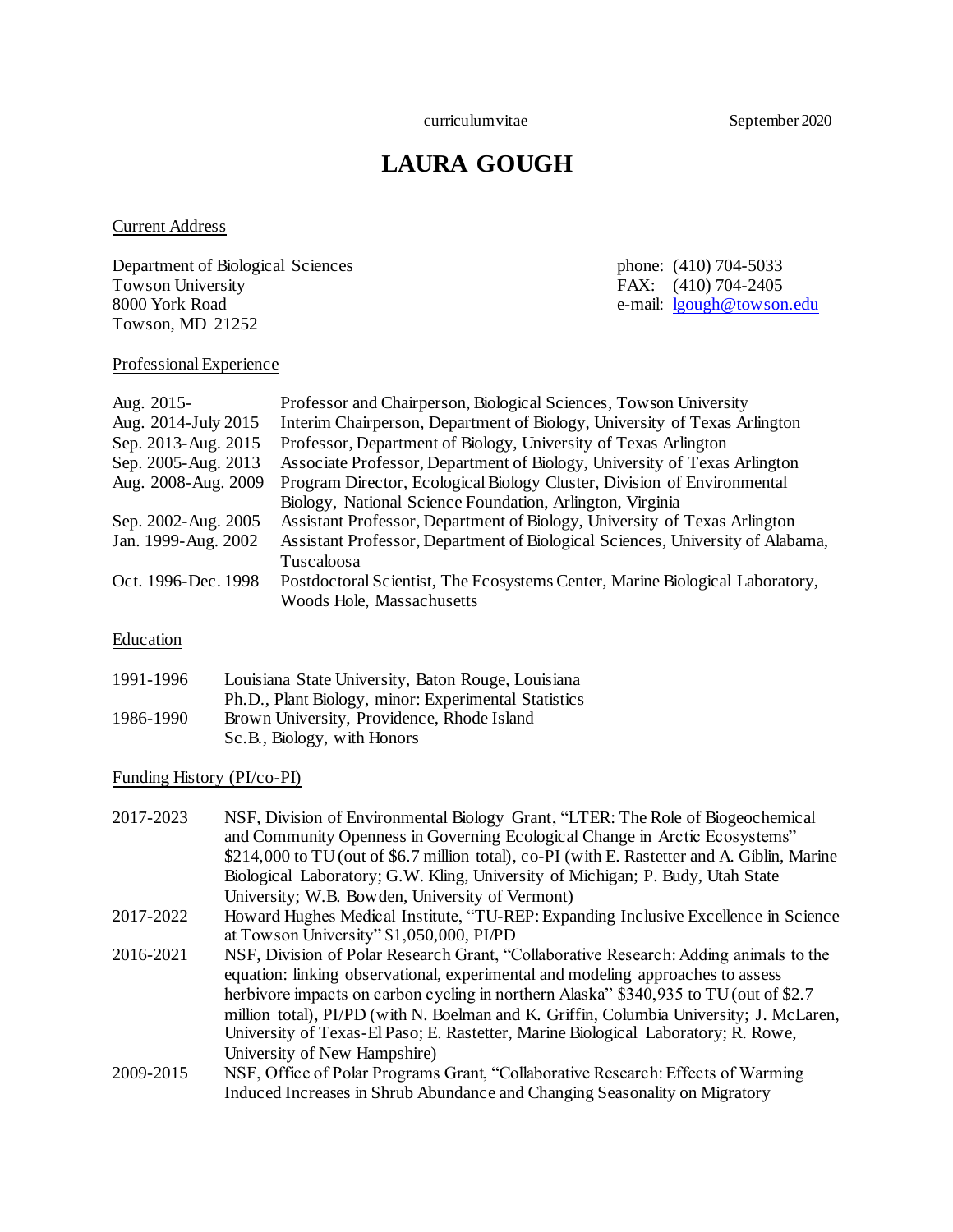| 2011-2017         | from UM College Park, Department Leader for Biological Sciences<br>NSF, DEB Grant, "The Arctic LTER: Climate Change and Changing Disturbance                                                                                                                                                                                           |
|-------------------|----------------------------------------------------------------------------------------------------------------------------------------------------------------------------------------------------------------------------------------------------------------------------------------------------------------------------------------|
| 2016-2018         | Other Funded Project Involvement (Senior Personnel)<br>NSF, ADVANCE Grant, "Faculty Workload and Rewards Study" \$5,000 to Towson                                                                                                                                                                                                      |
|                   |                                                                                                                                                                                                                                                                                                                                        |
| 1989              | Model of Wetland Community Structure: Experimental Testing and Evaluation" \$6,330,<br>PI: James B. Grace<br>Brown University Biomedical Support Grant for Undergraduate Research                                                                                                                                                      |
| 1993-1995         | Forested Wetlands of Alabama Caused by Beaver Activity" \$17,600, PI/PD<br>NSF, Ecology Program, Doctoral Dissertation Improvement Grant, "Development of a                                                                                                                                                                            |
| 1999-2000         | to Assessing Interactions Between Riparian Vegetation and Fluvial Geomorphic<br>Processes in a Coastal Plain Stream, West-Central Alabama" \$36,000, co-PI (with D.A.<br>Cenderelli, Dept. of Geological Sciences, University of Alabama)<br>University of Alabama, School of Mines and Energy Development Grant, "Changes in          |
| 1999-2001         | Plants: The Roles of Clonal Integration and Ramet Aggregation in Structuring Plant<br>Communities" \$55,000, PI/PD (with D.E. Goldberg, University of Michigan)<br>University of Alabama, Center for Freshwater Studies Grant, "Interdisciplinary Approach                                                                             |
| 1999-2003         | acidic Tundra: Why Does the Vegetation Composition Differ and What Are the<br>Consequences for Ecosystem Carbon Storage?" \$180,000, PI/PD (with S.E. Hobbie,<br>University of Minnesota)<br>NSF, Ecology Program Grant, "Collaborative Research: Competitive Ability of Clonal                                                        |
| 2000<br>1999-2003 | NSF, REU Supplement to Ecology Program Grant, \$5,000, PI/PD<br>NSF, Office of Polar Programs Grant, "Collaborative Research: Moist Acidic vs. Non-                                                                                                                                                                                    |
| 2000              | NSF, Research Experience for Undergraduates (REU) Supplement to Polar Programs<br>Grant, \$6,750, PI/PD                                                                                                                                                                                                                                |
| 2002-2006         | Growth in North Central Texas" \$9,722, PI<br>NSF, Office of Polar Programs Grant, "ADVANCE Fellows Award: Continuing and<br>Enhancing a Career in Arctic Ecology Research and Education" \$449,500, PI/PD                                                                                                                             |
| 2004-2005         | Below ground Community Responses to Climate Change in Arctic Tundra" \$152,000,<br>lead PI/PD (with J.C. Moore, Colorado State University)<br>University of Texas Arlington, Research Enhancement Program, "The Influence of<br>Management Regime and Invasion by Non-native Species on Native Prairie Grass                           |
| 2004-2009         | fellowship support for Jayme Walton (M.S. student)<br>NSF, Office of Polar Programs Grant, "Collaborative Research: Above- and                                                                                                                                                                                                         |
| 2010-2012         | How Do Invertebrates, Microbes, and Plants Determine Soil Organic Matter Responses<br>to Release from Nutrient Limitation in Arctic Tundra" \$225,550, lead PI/PD (with J.C.<br>Moore, M. Wallenstein, and W. Parton, Colorado State University)<br>Luminant Power, "Succession of Turtles and Frogs in Reclaimed Wetlands" \$105,446, |
| 2009-2013         | NSF, Office of Polar Programs Grant, "Collaborative Research: A Biotic Awakening:                                                                                                                                                                                                                                                      |
| 2009-2014         | University and J. Wingfield, University of California Davis)<br>NSF, Division of Undergraduate Education Grant, "UBM-Institutional: Undergraduate<br>Training in Theoretical Ecology Research (UTTER)" \$781,000, co-PI                                                                                                                |
|                   | Songbirds in Alaskan Arctic Tundra" \$346,230, PI/PD (with N. Boelman, Columbia                                                                                                                                                                                                                                                        |

Regimes in Arctic Landscapes" \$5 million, Senior Personnel/Executive Committee Member

2010-2014 NSF, DUE Grant, "Robert Noyce Scholarship Program for Science and Math Teachers" \$1.45 million, Senior Personnel

2004-2010 NSF, DEB Grant, "The Arctic LTER: Regional Variation in Ecosystem Process and Landscape Linkages" \$5.7 million, Senior Personnel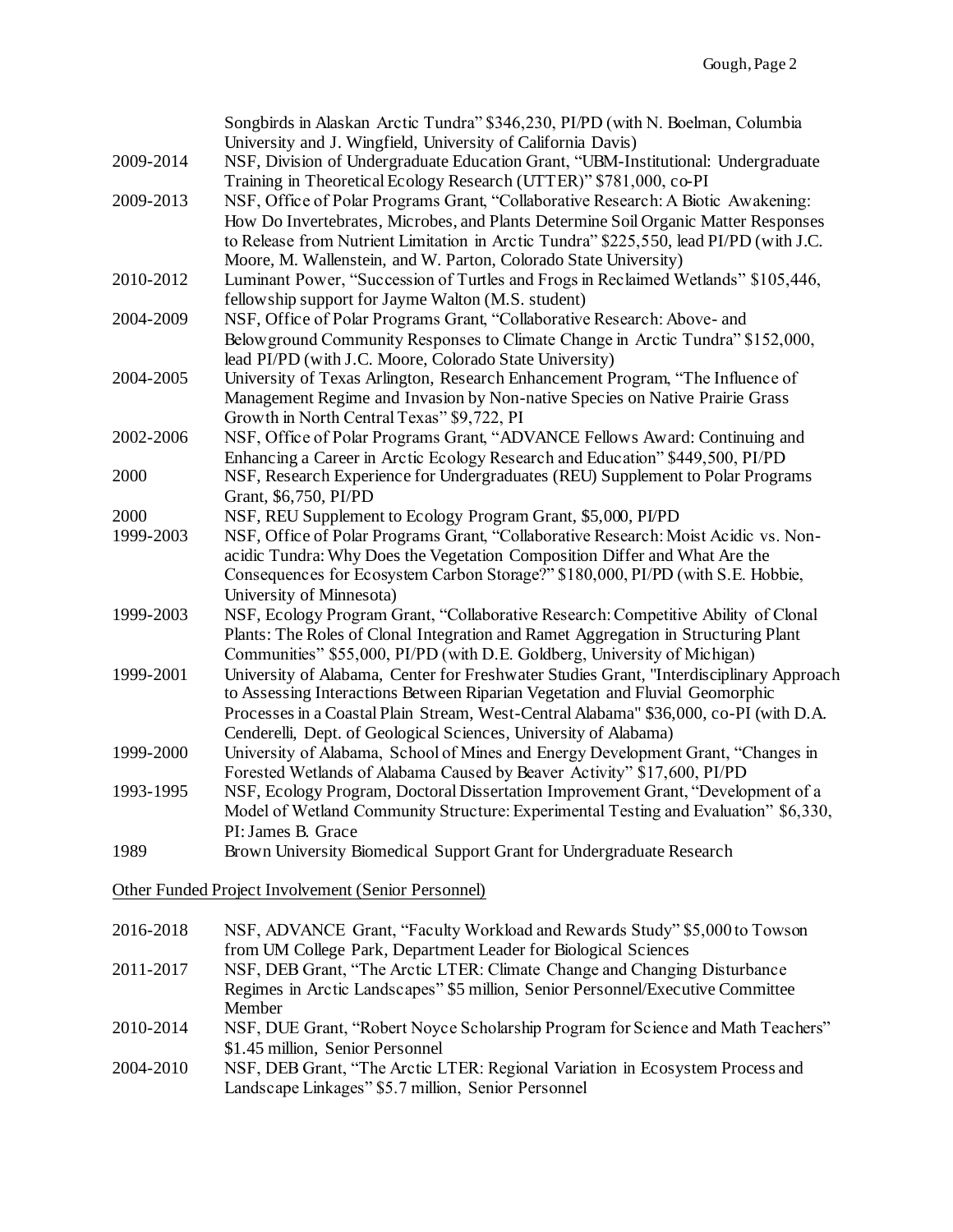#### Honors and Awards

| College of Science Outstanding Research Award, UTA |
|----------------------------------------------------|
|                                                    |

- 2012 Faculty Development Leave, UTA
- 2009 Honorary Service Award, Division of Environmental Biology, NSF
- 2004 Professor of the Year, Phi Sigma, Biology Graduate Student Honor Society, UTA
- 1996 Outstanding Biology Teaching Assistant Award, LSU
- Introductory biology labs for non-majors, 1995-6 academic year
- 1991-1995 Board of Regents Fellowship, LSU

# Peer-Reviewed Journal Articles (\*graduate student, †undergraduate student, ‡postdoc)

- Rastetter, E, G.W. Kling, G.R. Shaver, B. Crump, L. Gough, and K.L. Griffin. Accepted. Ecosystem recovery from disturbance is constrained by element cycle openness, vegetation-soil element distribution, and form of element losses. *Ecosystems.*
- Wojdak, J., T. Phelps-Durr, L. Gough, T. Atuobi, C. DeBoy, P. Moss, J. Sible and N. Mouchrek. Accepted. Learning together: Four institutions' collective approach to building sustained inclusive excellence programs in STEM. *ASCN Transforming Institutions.*
- Rastetter, E.B., et al. (L. Gough is one of 13 co-authors). Accepted. Future trajectories for ecosystems in the U.S. Long-Term Ecological Research Network: The importance of time lags. *Ecosphere*.
- Roy, A., M. Suchocki\*, L. Gough, and J.R. McLaren. 2020. Above- and belowground responses to longterm herbivore exclusion. *Arctic, Antarctic, and Alpine Research* 52:1, 109-119, DOI: 10.1080/15230430.2020.1733891
- Komatsu, K.J. et al. (L Gough is one of 75 co-authors). 2019. Global change effects on plant communities are magnified by time and the number of global change factors imposed. *Proceedings of the National Academy of Sciences* https://doi.org/10.1073/pnas.1819027116.
- Krause, J., J. Pérez, H. Chmura, S. Meddle, K. Hunt, L. Gough, N. Boelman, and J. Wingfield. 2018. Weathering the storm: Do arctic blizzards cause repeatable changes in stress physiology and body condition in breeding songbirds? *General and Comparative Endocrinology* DOI: 10.1016/j.ygcen.2018.07.004
- Chmura, H., J. Krause, J. Pérez, A. Asmus\*, S. Sweet, K. Hunt, S. Meddle, R. McElreath, N. Boelman, L. Gough and J. Wingfield. 2018. Snowfall decreases offspring survival in two migratory arcticbreeding songbird species. *Journal of Avian Biology* DOI: 10.1111/jav.01712.
- Asmus, A.L.\*, H.E. Chmura, T.T. Høye, J.S. Krause, S.K. Sweet, J.H. Pérez, N.T. Boelman, J.C. Wingfield, and L. Gough. 2018. Shrub shading moderates the effects of weather on arthropod activity in arctic tundra. *Ecological Entomology* DOI: 10.1111/een.12644.
- Oliver, R. D. Ellis, H. Chmura, L. Gough, J. Krause, J. Pérez, S. Sweet, J. Wingfield, and N. Boelman. 2018. Eavesdropping on the Arctic: Automated bioacoustics reveal dynamics in songbird breeding phenology. *Science Advances* DOI: 10.1126/sciadv.aaq1084.
- Gough, L. and Johnson, D.R.\* 2018. Mammalian herbivory exacerbates plant community responses to increased soil nutrients in two Alaskan tundra plant communities. *Arctic Science* 4: 153-166. DOI: 10.1139/AS-2017-0025
- Asmus, A.\*, A. Koltz, J.R. McLaren‡, G.R. Shaver, and L. Gough. 2018. Long-term nutrient addition alters arthropod community structure and seasonality in arctic tundra. *Oikos* 127: 460-471*.* DOI: 10.1111/oik.04398
- McLaren, J.R.‡, A. Darrouzet-Nardi, M. Weintraub, and L. Gough. 2018. Seasonal patterns of nitrogen availability in moist acidic tundra. *Arctic Science* 4: 98-109. DOI: 10.1139/AS-2017-0014
- Koltz, A.M., A. Asmus\*, L. Gough, Y. Pressler, and J.C. Moore. 2017. The detritus-based microbialinvertebrate food web contributes disproportionately to carbon and nitrogen cycling in the Arctic. *Polar Biology*. DOI 10.1007/s00300-017-2201-5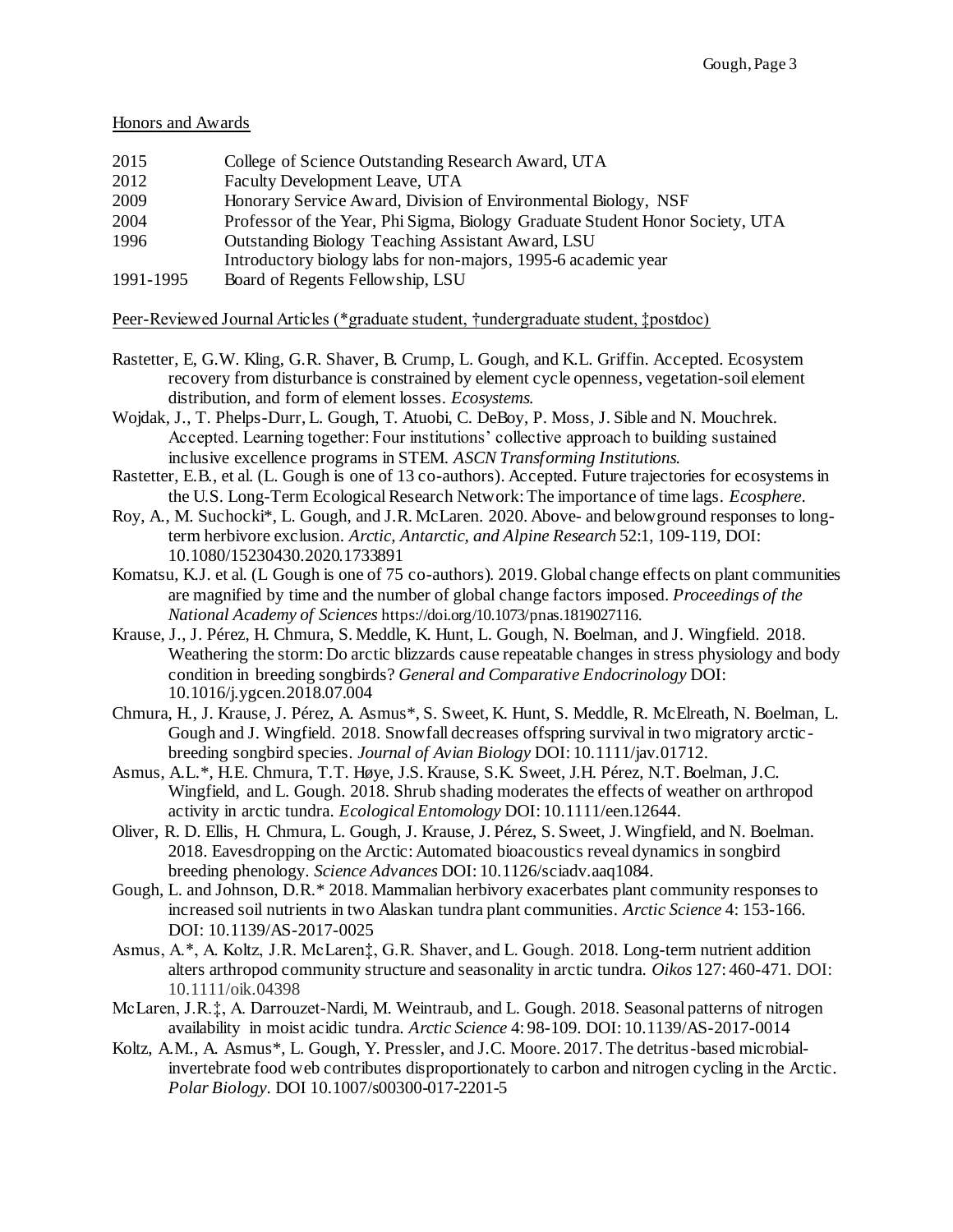- Wilcox, K.R. et al. (L. Gough is one of 43 co-authors). 2017. Asynchrony among local communities stabilizes ecosystem function of metacommunities. *Ecology Letters* 20:1534-1545
- Boelman, N., J. Wingfield, L. Gough, J. Krause, S. Sweet, H. Chmura and J. Perez. 2017. Extreme spring conditions in the Arctic delay spring phenology of long-distance migratory songbirds. *Oecologia.*  185: 69-80.
- McLaren, J.R.‡, M.J. van de Weg, K.M. Buckeridge, G.R. Shaver, J.P. Schimel and L. Gough. 2017. Shrub encroachment in arctic tundra: *Betula nana* effects on above- and belowground litter decomposition. *Ecology* 98: 1361-1376.
- Green, M.L.\*, K. Foster† and L. Gough. 2016. Urban development in the southern Great Plains: Effects of elevated atmospheric NOx on the long-lived post oak tree (*Quercus stellata*). *Urban Ecosystems.* DOI 10.1007/s11252-016-0622-5
- Gersony, J.T., C.M. Prager, N.T. Boelman, J.U.H. Eitel, L. Gough, H.E. Greaves, K.L. Griffin, T.S. Magney, S.K. Sweet, L.A. Vierling and S. Naeem. 2016. Scaling thermal properties from the leaf to the canopy in the Alaskan arctic tundra. *Arctic, Antarctic and Alpine Research*. DOI 10.1657/AAAR0016-013
- Gough, L., N.D. Bettez, K.A. Slavik, W.B. Bowden, A.E. Giblin, G.W. Kling, J.A. Laundre and G.R. Shaver. 2016. Effects of long-term nutrient additions on arctic tundra, stream, and lake ecosystems: Beyond NPP. *Oecologia* 182: 653-665.
- Krause, J., J.H. Pérez<sup>.</sup>, H.E. Chmura., A. Asmus\*, S.K. Sweet., S.L. Meddle., K.E. Hunt., L. Gough, N. Boelman, and J.C. Wingfield. 2016. The effects of an extreme spring on body condition and stress physiology in Lapland longspurs and white-crowned sparrows breeding in the Arctic. *General and Comparative Endocrinology* 237: 10-18.
- Boelman, N.T., J.D. Holbrook, H.E. Greaves, J.S. Krause, H.E. Chmura, T.S. Magney, J.H. Perez, J.U.H. Eitel, L. Gough, K.T. Vierling, J.C. Wingfield, and L.A. Vierling. 2016. Airborne laser scanning and spectral remote sensing give a bird's eye perspective on arctic tundra breeding habitat at multiple spatial scales. *Remote Sensing of the Environment* 184:337-349.
- Krause,J., J.H. Pérez, H.E. Chmura, S.L. Meddle, K.E. Hunt, L. Gough, N. Boelman, & J.C. Wingfield. 2016. The stress response is attenuated during inclement weather in parental, but not in preparental, Lapland longspurs (*Calcarius lapponicus*) breeding in the Low Arctic. *Hormones and Behavior* 83: 68-74.
- Pérez, J.H., J.S. Krause, H.E. Chmura, S. Bowman, M. McGuigan, A.L. Asmus\*, S.L. Meddle, K.E. Hunt, L. Gough, N.T. Boelman, and J.C. Wingfield. 2016. Nestling growth rates in relation to food abundance and weather in the Arctic. *The Auk* 133: 261-272.
- Abbott, B., et al. 2016. Biomass offsets little or none of permafrost carbon release from soils, streams, and wildfire: an expert assessment. *Environmental Research Letters* 11: 034014.
- Krause, J.S., H.E. Chmura, J.H. Perez, L.N. Quach, A. Asmus\*, K.R. Word, M.A. McGuigan, S.K. Sweet, S.L. Meddle, L. Gough, N. Boelman and J. Wingfield. 2015. Breeding on the leading edge of a northward range expansion: Differences in morphology and the stress response in the Arctic Gambel's white-crowned sparrow. *Oecologia* 180: 33-44.
- Christie, K.S., R.W. Ruess, K.D. Tape, L. Gough, V.T. Ravolainen and J.P. Bryant. 2015. The role of vertebrate herbivores in regulating shrub expansion in the Arctic: A synthesis. *BioScience* 65: 1123-1133.
- Sweet, S.K., K. Griffin, H. Steltzer, L. Gough and N. Boelman. 2015. Greater deciduous shrub abundance extends the annual period of maximum tundra greenness and increases modeled net  $CO<sub>2</sub>$  uptake. *Global Change Biology* 21: 2394-2409.
- Smith, M.D., K. LaPierre, S.L. Collins, A.K. Knapp, K.L. Gross, J.E. Barrett, S.D. Frey, L. Gough, R.J. Miller, J.T. Morris, L.E. Rustad, and J. Yarie. 2015. Global environmental change and the nature of aboveground net primary productivity responses: Insights from long-term experiments. *Oecologia* 177: 935-947.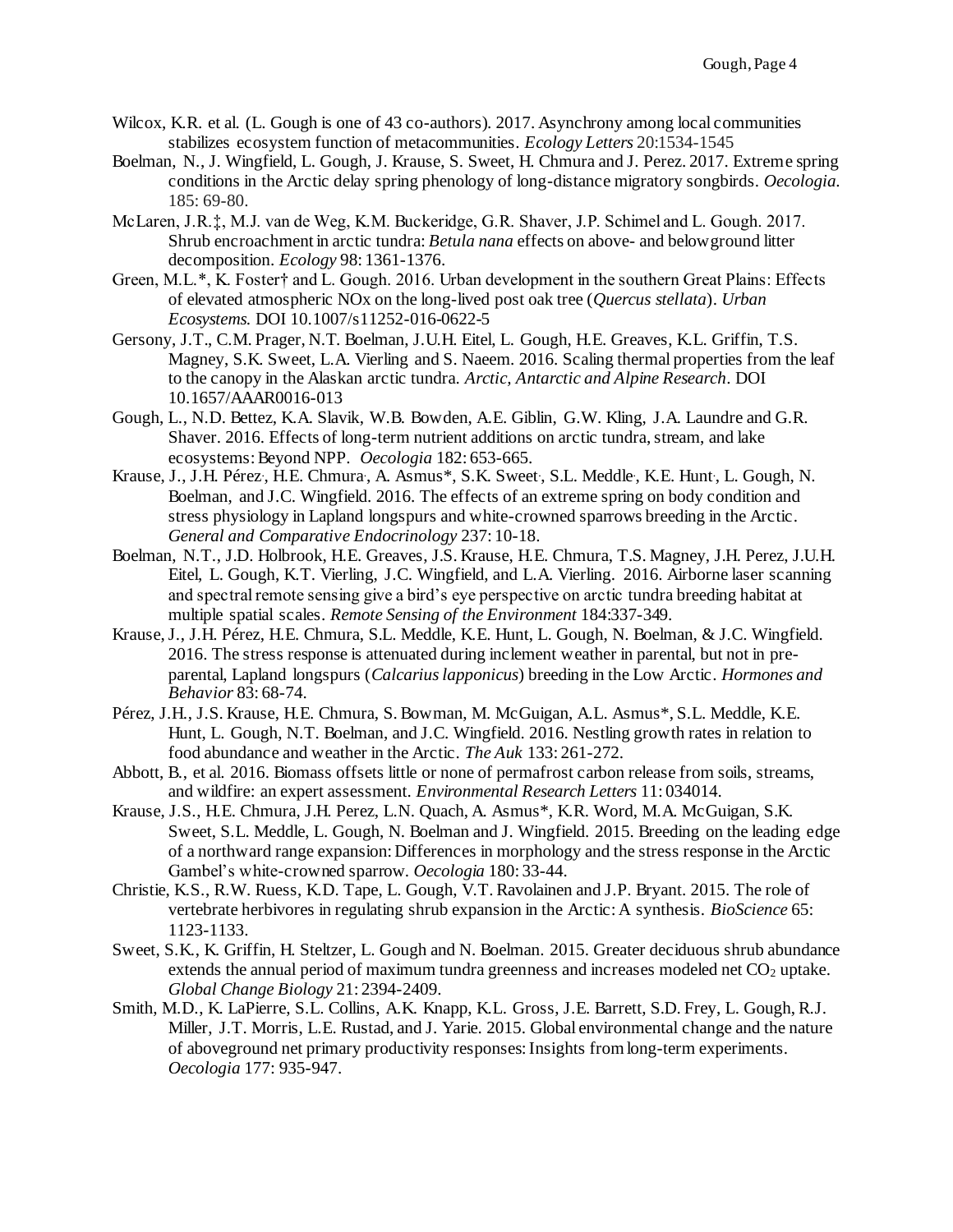- Sweet, S.K., A. Asmus\*, M.E. Rich\*, J. Wingfield, L. Gough, and N.T. Boelman. 2015. NDVI as a predictor of canopy arthropod biomass in the Alaskan arctic tundra. *Ecological Applications* 25: 779-790.
- Gough, L., H. Bass†, and J.R. McLaren‡. 2015. Effects of increased soil nutrients on seed rain: a role for seed dispersal in the Greening of the Arctic? *Arctic, Antarctic, and Alpine Research* 47: 27-34.
- Boelman, N., L. Gough, J. Wingfield, S. Goetze, A. Asmus\*, H. Chmura, J.S. Krause, J. Perez, S. Sweet and K. Guay. 2014. Greater shrub dominance alters breeding habitat and food resources for migratory songbirds in Alaskan arctic tundra. *Global Change Biology* 21: 1508-1520.
- Sweet, S., N. Boelman, L. Gough, and K. Griffin. 2014. Greater thaw depth enhances the growth and phenological development of woody deciduous shrubs in arctic tundra. *Arctic, Antarctic, and Alpine Research* 46:82-697.
- Sistla, S.A., J.C. Moore, R.T. Simpson, L. Gough, G.R. Shaver and J.P. Schimel. 2013. Twenty years of tundra warming restructures plant and soil communities without changing overall soil carbon pools. *Nature* 497: 615-618.
- Heskel, M., H. Greaves, A. Kornfeld, L. Gough, O.K. Atkin, M.H. Turnbull, G.R. Shaver and K.L. Griffin. 2013. Differential physiological responses to environmental change promote woody shrub expansion. *Ecology and Evolution*. DOI: 10.1002/ece3.525
- Rich, M.E.\*, L. Gough, and N.T. Boelman. 2013. Arctic arthropod assemblages in habitats of differing shrub dominance. *Ecography* 9: 994-1003.
- Johnson, D.R.\* and L. Gough. 2013. Two arctic tundra graminoids differ in tolerance to herbivory when grown with added soil nutrients. *Botany* 91:82-90.
- Kornfeld, A., M. Heskel, O.K. Atkin, L. Gough, K.L. Griffin, T.W. Horton, and M.H. Turnbull. 2013. Respiratory flexibility and efficiency are affected by simulated global change in arctic plants. *New Phytologist* 197:1161-1172.
- Rout, M.E.\*, L. Gough, W.K. Smith and T.H. Chrzanowski. 2013. Impacts of an invasive grass, *Sorghum halepense,* on native tallgrass prairie: the role of allelopathy. *Biological Invasions* 15: 327-339. DOI 10.1007/s10530-012-0289-7.
- Gough, L., J.C. Moore, G.R. Shaver, R.T. Simpson, and D.R. Johnson\*. 2012. Above- and belowground responses of arctic tundra ecosystems to altered soil nutrients and mammalian herbivory. *Ecology*  93:1683-1694*.*
- Gough, L., K.L. Gross, E.E. Cleland, C.M. Clark, S.L. Collins, K.N. Suding, J.E. Fargione, and S.C. Pennings. 2012. Incorporating clonal growth form clarifies the role of plant height in response to nitrogen addition. *Oecologia* 169:1053-1062*.*
- Watson, C.M.<sup>\*</sup> and L. Gough. 2012. The role of temperature in determining distributions and coexistence of three species of *Plestiodon*. *Journal of Thermal Biology* 37:374-379.
- Moulton, C.A.\* and L. Gough. 2011. Effects of soil nutrient availability on the role of sexual reproduction in an Alaskan tundra plant community. *Arctic, Antarctic, and Alpine Research* 43: 612-620.
- Cleland, E.E., C.M. Clark, S.L. Collins, J.E. Fargione, L. Gough, K.L. Gross, S.C. Pennings, and K.N. Suding. 2011. Patterns of trait convergence and divergence among native and exotic species in herbaceous plant communities are not modified by nitrogen enrichment. *Journal of Ecology* 99: 1327-1338*.*
- Boelman, N.T., L. Gough, J. McLaren‡ and H. Greaves. 2011. Does NDVI reflect variation in the structural attributes associated with increasing shrub dominance in arctic tundra? *Environmental Research Letters* 6:03550; doi: 10.1088/1748-9326/6/3/035501.
- Cherry, J.A.\* and L. Gough. 2009. Trade-offs in plant responses to herbivory influence trophic routes of production in a freshwater wetland. *Oecologia* 161: 549-557.
- Wookey, P.A., R. Aerts, R.D. Bardgett, F. Baptist, K.A. Bråthen, H. Cornelissen, L. Gough, I. Hartley, D. Hopkins, S. Lavorel, S.F. Oberbauer, G.R. Shaver, and CAT-B Participants. 2009. Climate change-induced feedback mechanisms drive ecosystem responses in a greening Arctic. *Global Change Biology* 15: 1153-1172.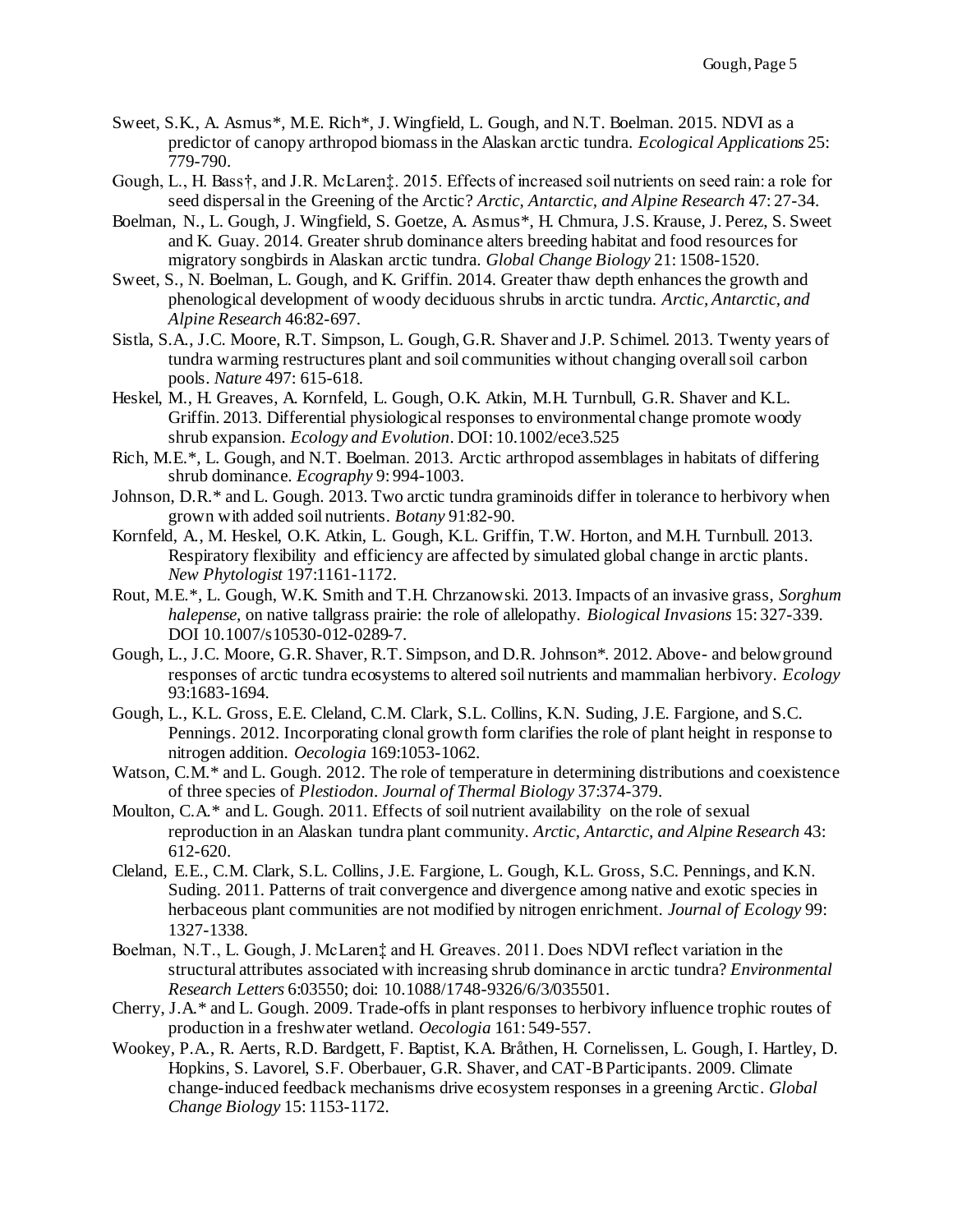- Collins, S.L., K.N. Suding, E.E. Cleland, M. Batty, S.C. Pennings, K.L. Gross, J.B. Grace, L. Gough, J.E. Fargione, and C.M. Clark. 2008. Rank clocks and plant community dynamics. *Ecology* 89: 3534- 3541.
- Cleland, E.E., C.M. Clark, S.L. Collins, J.E. Fargione, L. Gough, K.L. Gross, D.L. Milchunas, S.V. Pennings, W.D. Bowman, I.C. Burke, W.K. Lauenroth, G.P. Robertson, J.C. Simpson, G.D. Tilman, and K.N. Suding. 2008. Species responses to nitrogen fertilization in herbaceous plant communities, and associated species traits. *Ecology* 89:1175.
- Gough, L., K. Shrestha†, D.R. Johnson\*, and B. Moon†. 2008. Long-term mammalian herbivory and nutrient addition alter lichen community structure in Alaskan dry heath tundra. *Arctic, Antarctic, and Alpine Research* 40:65-73.
- Clark, C.M., E.E. Cleland, S.L. Collins, J.E. Fargione, L. Gough, K.L. Gross, S.C. Pennings, K.N. Suding, and J.B. Grace. 2007. Environmental and plant community determinants of species loss following nitrogen enrichment. *Ecology Letters* 10:596-607.
- Wildová, R., L. Gough, T. Herben, C. Hershock and D.E. Goldberg. 2007. Architectural and growth traits differ in effects on performance of clonal plants: an analysis using a field-parameterized simulation model. *Oikos* 116:836-852*.*
- Gough, L., E.A. Ramsey†, and D.R. Johnson\*. 2007. Plant-herbivore interactions in Alaskan arctic tundra change with soil nutrient availability. *Oikos* 116:407-418*.*
- Cherry, J.A.\* and L. Gough. 2006. Contribution of seed bank to vascular plant assemblages on temporary floating islands. *Aquatic Botany* 85:29-36.
- Gough, L. 2006. Neighbor effects on germination, survival, and growth in two arctic tundra plant communities. *Ecography* 29:44-56.
- Pennings, S.C., C.M. Clark, E.E. Cleland, S.L. Collins, L. Gough, K.L. Gross, D.A. Milchunas, and K.N. Suding. 2005. Do individual plant species show predictable responses to nitrogen addition across multiple experiments? *Oikos* 110:547-555.
- Hobbie, S.E., L. Gough, and G.R. Shaver. 2005. Species compositional differences on different-aged glacial landscapes drive contrasting responses of tundra to nutrient addition. *Journal of Ecology*  93: 770-782.
- Suding, K.N., S.L. Collins, L. Gough, C.M. Clark, E.E. Cleland, K.L. Gross, D.A. Milchunas, and S.C. Pennings. 2005. Functional and abundance based mechanisms explain diversity loss due to soil fertilization. *Proceedings of the National Academy of Science* 102: 4387-4392*.*
- Hobbie, S.E. and L. Gough. 2004. Litter decomposition in moist acidic and non-acidic tundra with different glacial histories. *Oecologia* 140: 113-124.
- Herbert, D.A., E.B. Rastetter, L. Gough and G.R. Shaver. 2004. Species diversity along nutrient gradients: an analysis of resource competition in model ecosystems. *Ecosystems* 7: 296-310.
- Pauliukonis, N.\* and L. Gough. 2004. Field evidence of limited clonal integration in four sedges that differ in ramet aggregation. *Plant Ecology* 173: 1-15.
- Gough L. and S.E. Hobbie. 2003. Responses of moist non-acidic arctic tundra to altered environment: productivity, biomass, and species richness. *Oikos* 102: 204-216.
- van Wijk, M.T., K.E. Clemmensen, G.R. Shaver, M. Williams, T.V. Callaghan, F.S. Chapin, III, J.H.C. Cornelissen, L. Gough, S.E. Hobbie, S. Jonasson, J.A. Lee, A. Michelsen, M.C. Press, S.J. Richardson, and H. Rueth. 2003. Long-term ecosystem level experiments at Toolik Lake, Alaska and at Abisko, Northern Sweden: Generalisations and differences in ecosystem and plant type responses to global change. *Global Change Biology* 10: 105-123.
- van Wijk, M.T., M. Williams, L. Gough, S.E. Hobbie, and G.R. Shaver. 2003. Luxury consumption of soil nutrients: a possible competitive strategy in above-ground and below-ground biomass allocation and root morphology for slow-growing arctic vegetation? *Journal of Ecology* 91:664- 676.
- Gough, L., P.A. Wookey, and G.R. Shaver. 2002. Dry heath arctic tundra responses to long-term nutrient and light manipulation. *Arctic, Antarctic, and Alpine Research* 34:211-218.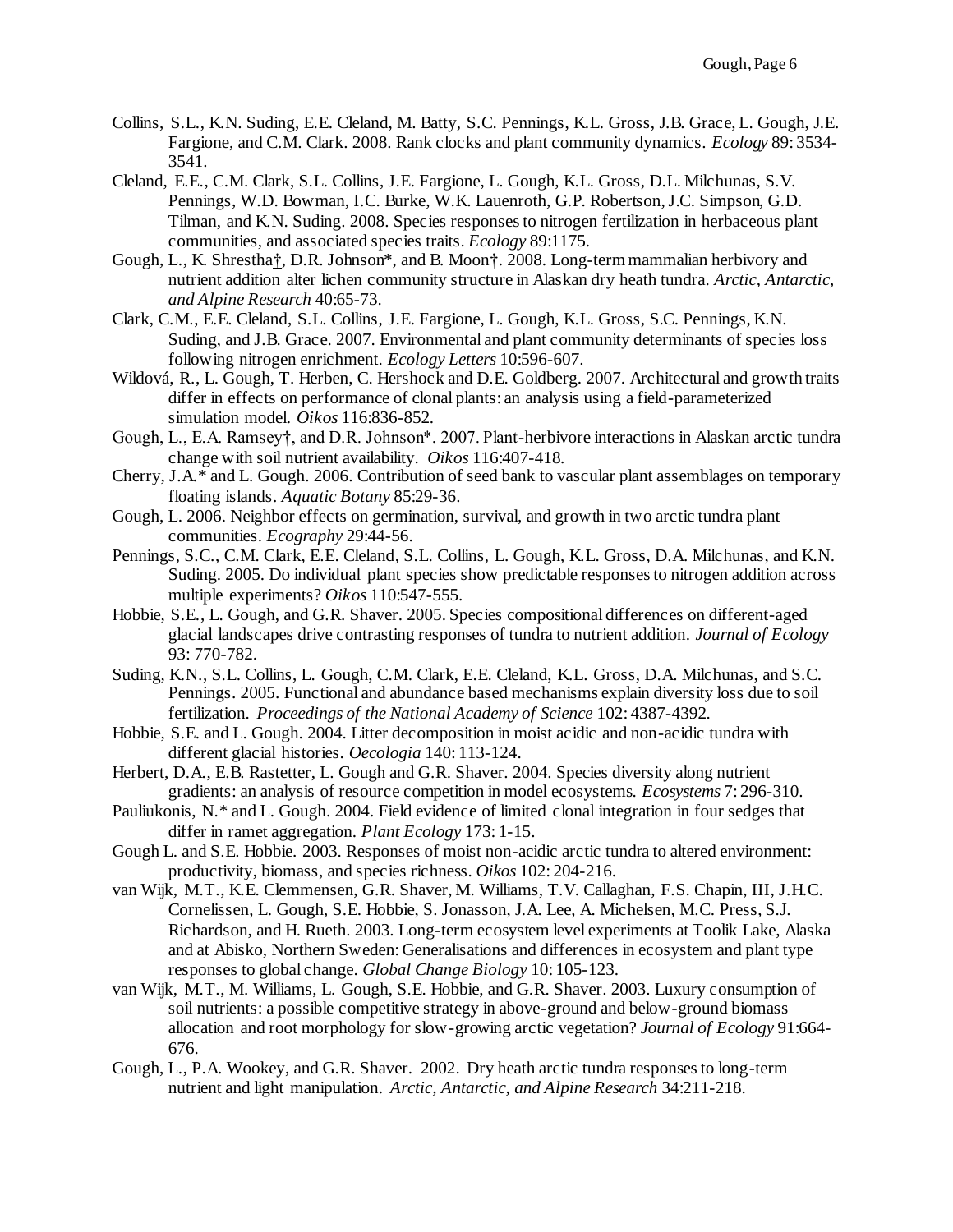- Gough, L., D.E. Goldberg, C. Hershock, N. Pauliukonis\*, and M. Petru. 2002. Investigating the community consequences of competition among clonal plants. *Evolutionary Ecology* 15:547-563.
- Hobbie, S.E. and L. Gough. 2002. Foliar and soil nutrients in tundra on glacial landscapes of contrasting ages in northern Alaska. *Oecologia* 131: 453-462.
- Shaver, G.R., M.S. Bret-Harte, M.H. Jones, J. Johnstone, L. Gough, J. Laundre, and F.S. Chapin, III. 2001. Species composition interacts with fertilizer to control long-term change in tundra productivity. *Ecology* 82:3163-3181.
- Mittelbach, G.G., C.F. Steiner, S.M. Scheiner, K.L. Gross, H.L. Reynolds, R.B. Waide, M.R. Willig, S.I. Dodson, and L. Gough. 2001. What is the observed relationship between species richness and productivity? *Ecology* 82:2381-2396.
- Thompson, J.N., O.J. Reichman, P.J. Morin, G.A. Polis, M.E. Power, R.W. Sterner, C.A. Couch, L. Gough, R. Holt, D.U. Hooper, F. Keesing, C.R. Lovell, B.T. Milne, M.C. Molles, D.W. Roberts, and S.Y. Strauss. 2001. Frontiers of ecology. *BioScience* 51:15-24.
- Gough, L., C.W. Osenberg, K.L. Gross, and S.L. Collins. 2000. Fertilization effects on species density and primary productivity in herbaceous plant communities. *Oikos* 89:428-439.
- Gross, K.L., M.R. Willig, L. Gough, R. Inouye, and S. Cox. 2000. Patterns of species diversity and productivity at different spatial scales in herbaceous plant communities. *Oikos* 89:417-427.
- Gough, L., G.R. Shaver, J. Carroll†, D. Royer†, and J.A. Laundre. 2000. Vascular plant species richness in Alaskan arctic tundra: the importance of soil pH. *Journal of Ecology* 88:54-66.
- Gough, L. and J.B. Grace. 1999. Effects of environmental change on plant species density: comparing predictions with experiments. *Ecology* 80:882-890.
- Waide, R.B., M.R. Willig, G. Mittelbach, C. Steiner, L. Gough, S.I. Dodson, G.P. Juday, and R. Parmenter. 1999. The relationship between productivity and species richness. *Annual Review of Ecology and Systematics* 30:257-300.
- Rastetter, E.B., L. Gough, A.E. Hartley, D.A. Herbert, K.J. Nadelhoffer, and M. Williams. 1999. A revised assessment of species redundancy and ecosystem reliability. *Conservation Biology* 13:440-443.
- Gough, L. and J.B. Grace. 1998. Effects of flooding, salinity, and herbivory on coastal plant communities, Louisiana, USA. *Oecologia* 117:527-535.
- Gough, L. and J.B. Grace. 1998. Herbivore effects on plant species density at varying productivity levels. *Ecology* 79:1586-1594.
- Gough, L. and J.B. Grace. 1997. The influence of vines on an oligohaline marsh community: results of a removal and fertilization study. *Oecologia* 112:403-411.
- Marrs, R.H., J.B. Grace, and L. Gough. 1996. On the relationship between plant species diversity and biomass: a comment on a paper by Gough, Grace, and Taylor. *Oikos* 75:323-326.
- Gough, L., J.B. Grace, and K.L. Taylor. 1994. The relationship between species richness and community biomass: the importance of environmental variables. *Oikos* 70:271-279.
- Bertness, M.D., L. Gough, and S. Shumway. 1992. Salt tolerances and the distribution of fugitive salt marsh plants. *Ecology* 73:1842-1851.

#### Manuscripts Submitted or In Revision

- Kropp, H. et al. (L. Gough is one of 50 co-authors). In review. Shallow soils are warmer under trees and tall shrubs across arctic and boreal ecosystems. *Environmental Research Letters*.
- Min, E., M. Wilcots, S. Naeem, L. Gough, J.R. McLaren, R.J. Rowe, E. Rastetter, N. Boelman and K.L. Griffin. In review. Herbivore influence on carbon sink capacity of Alaskan dry heath tundra is sensitive to temperature and light. *Environmental Research Letters*.
- Lindén, E., L. Gough, and J. Olofsson. In revision. Large and small herbivores cause strong effects on Arctic tundra vegetation in Scandinavia and Alaska.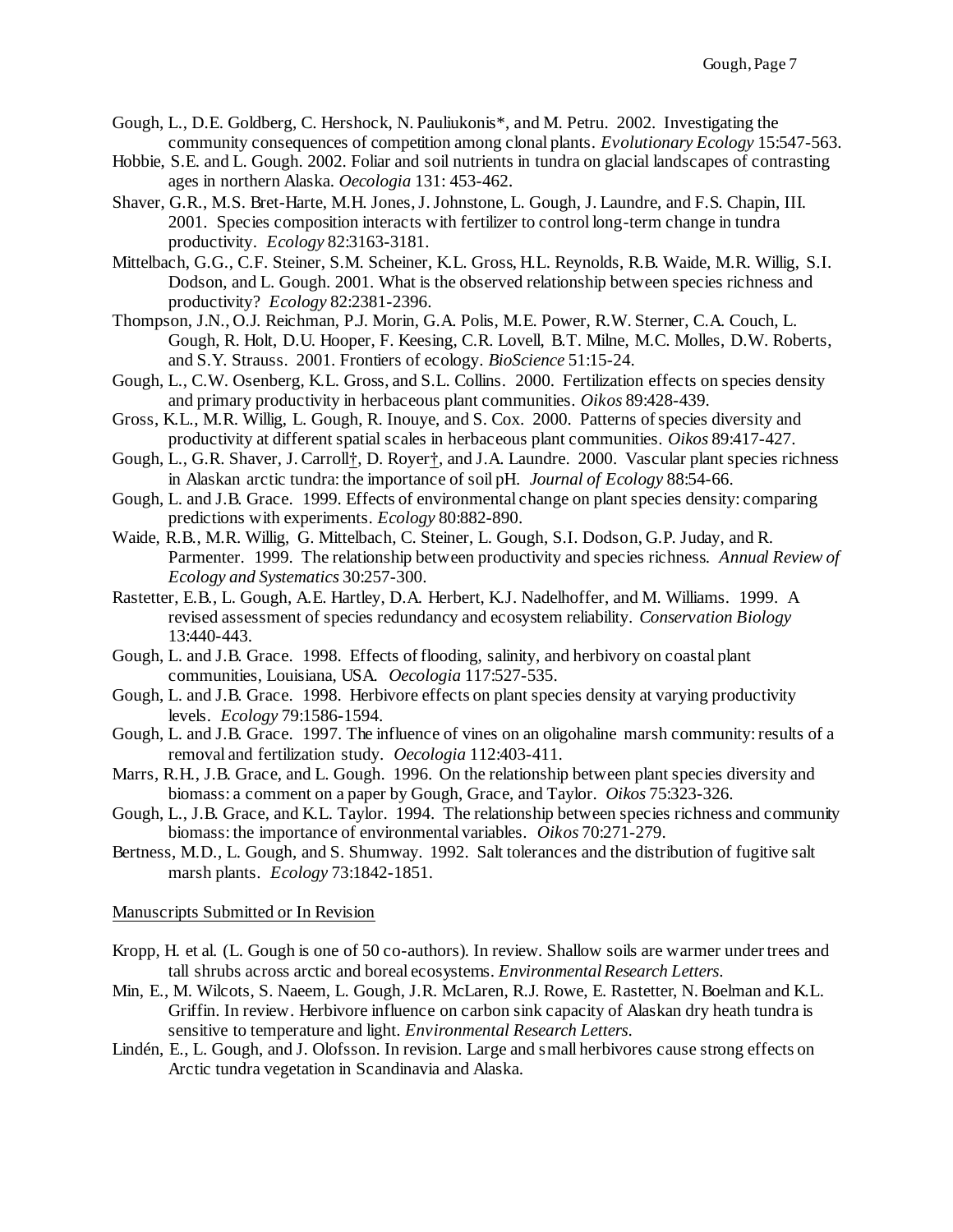Green, M.L.\*, A. Ponette-Gonzalez, J. McCullars†, and L. Gough. In revision. Nitrogen deposition effects on native prairie grasses along an urban development gradient in the Southern Great Plains, USA.

### Peer-Reviewed Book Chapters

- Gough, L. 2016. Conducting research at the Arctic LTER: Bridging community and ecosystem ecology via collaborations. pp. 83-90 in Willig, M. and L. Walker (eds.) *Long Term Ecological Research: Changing the Nature of Scientists*. Oxford University Press, New York.
- Gough, L. 2014. Vignette 5.1. Plant Species Diversity in the Vicinity of Toolik Lake, Alaska. pp. 95-96 in Hobbie, J.E. and G. Kling (eds.) *Alaska's Changing Arctic: Ecological Consequences for Tundra, Streams, and Lakes*. Oxford University Press, New York.
- Shaver, G.R., J.A. Laundre, M.S. Bret-Harte, F.S. Chapin, III, A.E. Giblin, L. Gough, et al. 2014. Terrestrial Ecosystems at Toolik Lake, Alaska. pp. 90-142 in Hobbie, J.E. and G. Kling (eds.) *Alaska's Changing Arctic: Ecological Consequences for Tundra, Streams, and Lakes*. Oxford University Press, New York.
- Gough, L. 2012. Freshwater arctic tundra wetlands. pp. 371-385 in Batzer, D. and A. Baldwin (eds.), *Wetland Habitats of North America: Ecology and Conservation Concerns*. University of California Press, Berkeley.
- Keddy, P.A., L. Gough, J.A. Nyman, T. McFalls, J. Carter, and J. Siegrist. 2009. Pelt traders, alligator hunters, and runaway consumption of Gulf Coast marshes: a trophic cascade perspective on coastal wetland losses. pp. 115-133 in Silliman, B.R., M.D. Bertness, and D.R. Strong (eds.), *Human Impacts on Salt Marshes, A Global Perspective.* University of California Press, Berkeley.

Book Reviews and Other Articles

- Gough, L. and A.L. Asmus\*. 2014. Review of *Tundra-Taiga Biology: Human, Plant, and Animal Survival in the Arctic* by R.M.M. Crawford. *Arctic, Antarctic, and Alpine Research* 4:1011-1018.
- Gough, L. 2009. How the Arctic LTER helped me prepare to be a mom. LTER Network News, Spring 2009[. http://news.lternet.edu/article235.html](http://news.lternet.edu/article235.html)

Research in the News and Public Outreach

- Interviewed for "Listening to the Arctic" radio documentary, June 2019, <https://beta.prx.org/stories/281334>
- *Science News for Students*, January 2018, "Here's why scientists have been fertilizing the Arctic," <https://www.sciencenewsforstudents.org/article/heres-why-scientists-have-been-fertilizing-arctic>
- Frontier Scientists, 2015, "Migration" Videos, [http://frontierscientists.com/projects/animal-physiology](http://frontierscientists.com/projects/animal-physiology-science/migration/)[science/migration/](http://frontierscientists.com/projects/animal-physiology-science/migration/)
- *Audubon Magazine*, Sep-Oct 2013, Arctic Researchers Race to Uncover Effects of Global Warming on Songbirds[. http://www.audubon.org/magazine/september-october-2013/arctic-researchers-race](http://www.audubon.org/magazine/september-october-2013/arctic-researchers-race-uncover)[uncover](http://www.audubon.org/magazine/september-october-2013/arctic-researchers-race-uncover)

#### Workshops and Panels

- 2019 NSF Office of Polar Programs Panel
- 2019 NSF-funded Faculty Workload and Rewards Study, Panelist for Leading Workload Reform: Department Chair Perspective
- 2018 Panelist for New Chairs Workshop, Towson University
- 2018 NSF-funded Faculty Workload and Rewards Study, Panelist for Concluding Workshop
- 2017 NSF Office of Polar Programs Panel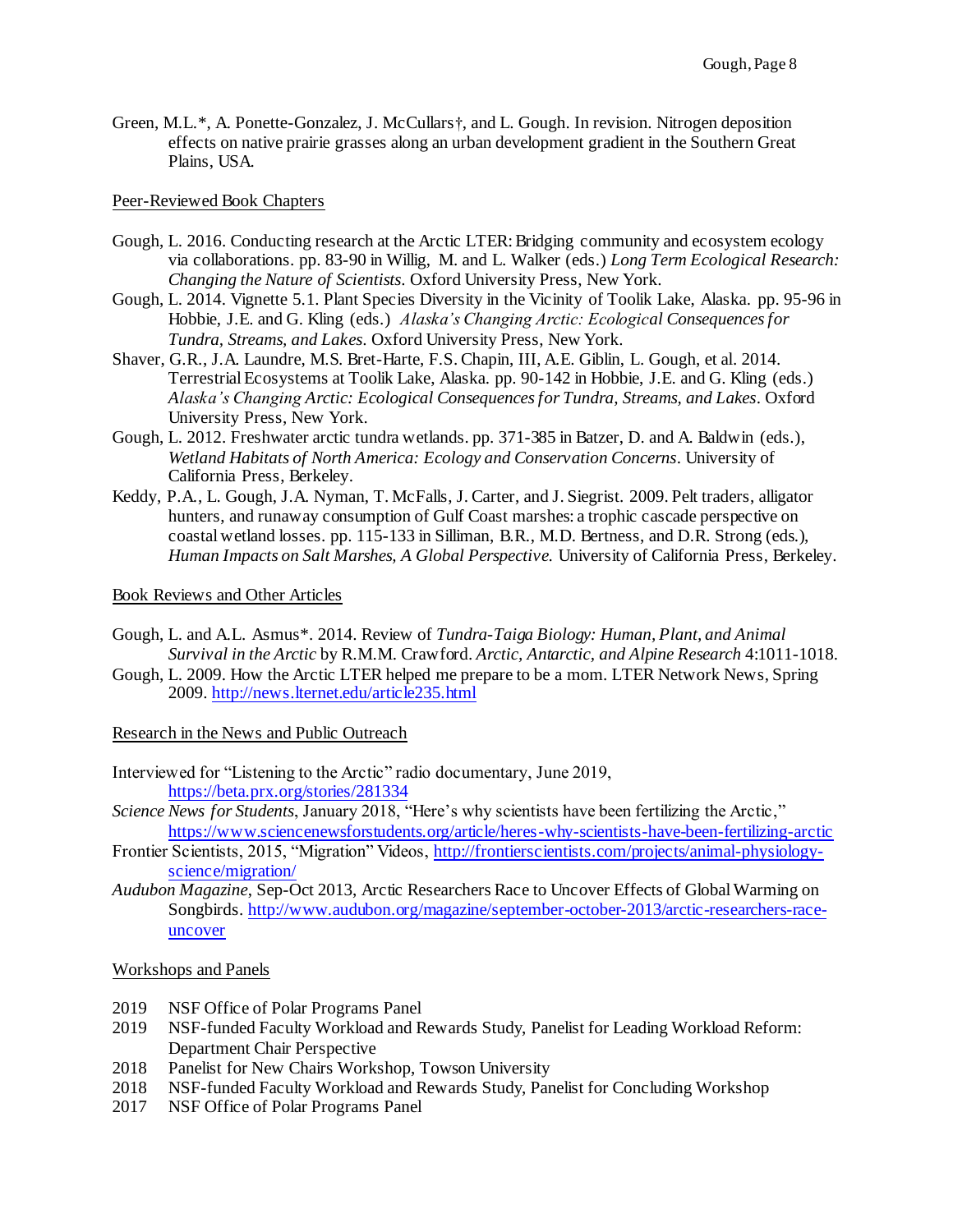- NSF Division of Environmental Biology Panel
- LTER Veg-DB (Vegetation-Database) Workshop, Harvard Forest, MA
- Women Evolving Biological Sciences (WEBS) Symposium, NSF-funded workshop to retain women in ecology and environmental biology, Served as Mentor, Durham, NC
- LTER Synthesis and Hypothesis Testing Working Group, Hartford, CT
- Women Evolving Biological Sciences (WEBS) Symposium, NSF-funded workshop to retain women in ecology and environmental biology, Served as Mentor, Seattle, WA
- NSF Division of Environmental Biology Ecology Program Advisory Panel
- NSF Division of Environmental Biology Doctoral Dissertation Improvement Grant Panel
- Predicting Species Response to Changes in Resource Availability, Sevilleta LTER, New Mexico
- Predicting Species Response to Changes in Resource Availability, LTER All Scientists Meeting, Seattle, WA
- Species Responses to N Fertilization: an LTER Synthesis Workshop, hosted at UTA
- NSF ADVANCE Institutional Transformation Grant Panel
- NSF Division of Environmental Biology Doctoral Dissertation Improvement Grant Panel
- NSF Frontiers of Ecology Workshop
- 1996 Analysis of the Relationship Between Productivity and Diversity Using Experimental Results from the Long-Term Ecological Research Network, Working Group, National Center for Ecological Analysis and Synthesis, Santa Barbara, CA

#### Invited Talks

- Smithsonian Environmental Research Center, Edgewater, MD
- Department of Biological Sciences, Dartmouth College, Hanover, NH
- Department of Ecology and Environmental Science, Umeå University, Sweden
- Department of Biology, University of Denver, CO
- Department of Ecosystem Science and Management, Texas A&M University, College Station
- Department of Biology, University of Texas Arlington
- Department of Biology and Biochemistry, University of Houston, TX
- Environmental Science Program, Southern Methodist University, Dallas, TX
- Botanical Research Institute of Texas, Ft. Worth, TX
- Dauphin Island Sea Lab, AL
- Department of Biology, University of Michigan, Ann Arbor, MI
- Department of Ecology and Evolutionary Biology, Brown University, Providence, RI
- International Tundra Experiment Annual Workshop, Royal Holloway College, England
- Kellogg Biological Station, Michigan State University, Hickory Corners, MI
- The Ecosystems Center, Woods Hole, MA
- Department of Botany, University of Reading, England
- Ness Botanic Gardens, University of Liverpool, England

Invited Symposium and Organized Session Papers

- Boelman, N., L. Gough, K.L. Griffin, J.R. McLaren, E. Rastetter, and R.J. Rowe. Adding animals to the equation: Trophic interactions mediate carbon cycling in arctic tundra. Ecological Society of America Annual Meeting, Baltimore, MD, August 2015.
- Gough, L. Ecological monitoring at Toolik Field Station: lessons learned and challenges ahead. Arctic Biodiversity Congress, Trondheim, Norway, December 2014.
- Boelman, N., L. Gough and J.C. Wingfield. Trophic matches in northern Alaska: existing synchrony among climate, vegetation, arthropods and migratory songbirds. Organized Session: Multitrophic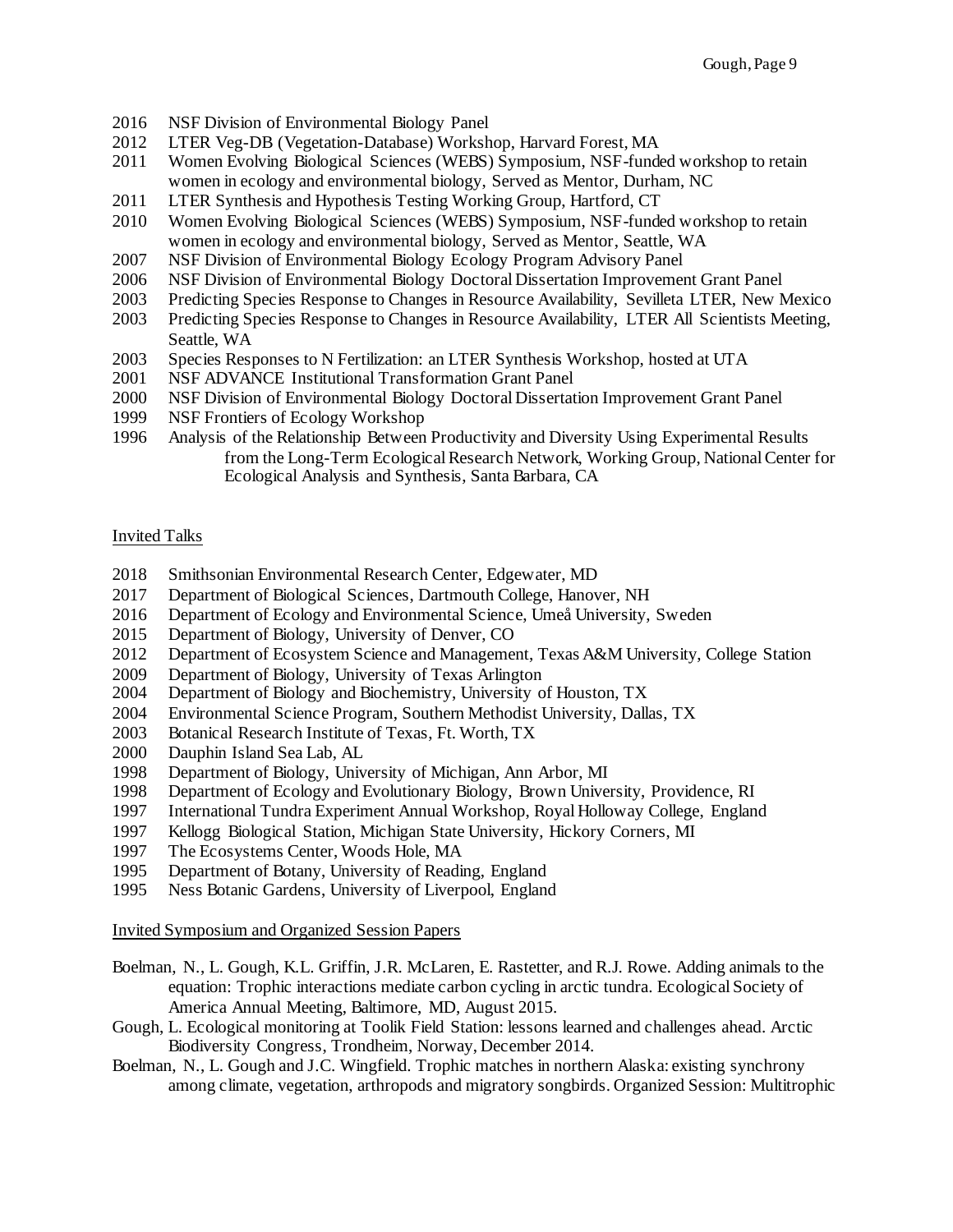Level Responses to Climate Change in the Arctic Tundra Ecosystem, American Geophysical Union, Annual Meeting, San Francisco, CA, December 2011.

- Moore, J.C., L. Gough, R. Simpson, and D.R. Johnson\*. Aboveground and belowground responses to nutrient additions and herbivore exclusion in arctic tundra ecosystems in northern Alaska. Organized Session: Multitrophic Level Responses to Climate Change in the Arctic Tundra Ecosystem, American Geophysical Union, Annual Meeting, San Francisco, CA, December 2011 (poster).
- Daly, K.M., H. Steltzer, N. Boelman, M.N. Weintraub, A. Darrouzet-Nardi, M.D. Wallenstein, P. Sullivan, L. Gough, et al. Lepidoptera larvae as an indicator of multi-trophic level responses to changing seasonality in an arctic tundra ecosystem. Organized Session: Multitrophic Level Responses to Climate Change in the Arctic Tundra Ecosystem, American Geophysical Union, Annual Meeting, San Francisco, CA, December 2011 (poster).
- Gough, L. Interactions between top-down and bottom-up factors in arctic tundra plant communities. Organized Oral Session: Examining Bottom-up and Top-Down Forces: Bringing Together Aquatic and Terrestrial Perspectives, Ecological Society of America, Annual Meeting, Austin, TX, August 2011.
- Gough, L. The cutting edge: Writing successful research grant proposals, Symposium on Essential Skills for Success in Wetland Science, Society of Wetland Scientists, Annual Meeting, Madison, WI, June 2009.
- Gough, L. The role of clonal plant growth form in community response to environmental change. Symposium on Clonal Plant Ecology, Ecological Society of America, Annual Meeting, Memphis, TN, August 2006.

Contributed Papers and Posters

- Suchocki, M.\*, J. Sheppy†, M. Muller-Girard†, and L. Gough. The effects of fertilizer on a tundra plant community and plant-vole interactions. Ecological Society of America, Mid-Atlantic Regional Meeting, Bowie, MD, April 2019. (poster)
- Park, M.\* and L. Gough. Invasion ecology of *Miscanthus sinensis*. Ecological Society of America, Mid-Atlantic Regional Meeting, Bowie, MD, April 2019.
- Grow, D.\*, V. Beauchamp, and L. Gough. Short-term plant community impacts of an invasive tree removal. Ecological Society of America, Mid-Atlantic Regional Meeting, Bowie, MD, April 2019.
- Sible, J., J. Wojdak, L. Gough, P. Moss, and N. Mouchrek. Sustaining institutional change for inclusive excellence. Thematic Symposium. ASCN Transforming Institutions Conference, Pittsburgh, PA, April 2019.
- Moore, J.C., P. Budy, L. Gough, A. Huryn, A. Koltz, S.M. Parker, Y. Pressler, G.R. Shaver, and S. Simpson. The different responses of arctic terrestrial and aquatic food webs to long-term nutrient additions. American Geophysical Union Annual Meeting, Washington, DC, December 2018.
- Gough, L., R. Miranda, T. Atuobi, M. Hemm and C. Oufiero. Towson University Research Enhancement Program: Providing Authentic Research Experiences in the College Classroom to Better Educate All STEM Majors. AAC&U Transforming STEM Higher Education Conference, Atlanta, GA, November 2018 (poster).
- Grow, D.\*, V. Beauchamp, and L. Gough. Escaping arboreta: Understanding the ecological impact of an invasive tree recently escaping cultivation. Ecological Society of America Annual Meeting, New Orleans, LA, August 2018 (poster).
- Gough, L. and J.R. McLaren. Long-term nutrient addition in arctic tundra alters decomposition rates through multiple mechanisms. Ecological Society of America Annual Meeting, New Orleans, LA, August 2018 (poster).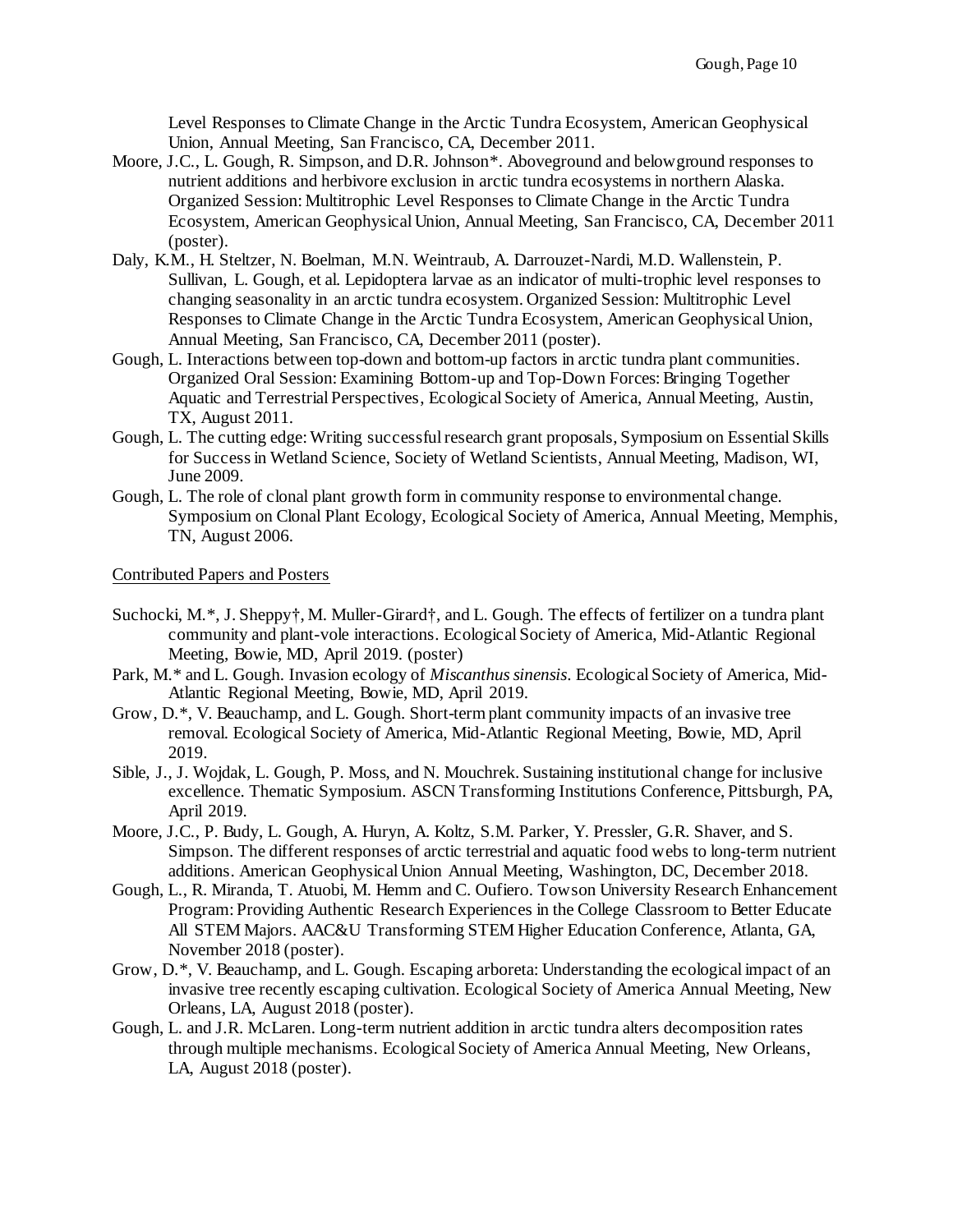- Ghent, C., L. Gough, T. Atuobi, R. Miranda and M. Hemm. Towson University's Research Enhancement Program (TU REP). Network of STEM Education Centers National Conference, June 2018 (poster).
- Grow, D.\*, V. Beauchamp, and L. Gough. Ecological impacts of an invasive tree recently escaping arboreta. Ecological Society of America, Mid-Atlantic Regional Meeting, Rutgers, NJ, April 2018.
- Gough, L., T. Atuobi, R. Miranda, C. Ghent and M. Hemm. TU REP: Providing authentic research experiences in the college classroom to better educate all STEM majors. Capitol Project Kaleidoscope Regional Network Conference, Stevenson University, MD, March 2018.
- Asmus, A.L.\*, A.M. Koltz, J.R. McLaren, G.R. Shaver, and L. Gough. Bottom-up effects of experimental nutrient addition on arthropod assemblages in arctic tundra mediated by plant traits. Ecological Society of America, Annual Meeting, Portland, OR, August 2017.
- Pressler, Y., A.M. Koltz, A.L. Asmus\*, R.T. Simpson, L. Gough, G.R. Shaver and J.C. Moore. Recovery and recoupling of above- and belowground food webs after an unprecedented arctic wildfire. Ecological Society of America, Annual Meeting, Portland, OR, August 2017.
- Green, M.L.\* and L. Gough. Urbanization and nitrogen deposition in North Texas: Effects on the native prairie grass, little bluestem (*Schizachyrium scoparium*). Ecological Society of America, Annual Meeting, Ft. Lauderdale, FL, August 2016.
- Krause, J.S., J.H. Perez, H.E. Chmura, S.L. Meddle, K.E. Hunt, L. Gough, N. Boelman and J.C. Wingfield. Breeding in an extreme environment: the effects of interannual variation in snow cover and snow storms on the timing of arrival and stress physiology in Lapland longspurs. Society for Integrative and Comparative Biology, Annual Meeting, Portland, OR, January 2016.
- Perez, J.H., J.S. Krause, H.E. Chmura, S. Bowman, M. McGuigan, A.L. Asmus\*, S.L. Meddle, K.E. Hunt, L. Gough, N.T. Boelman and J.C. Wingfield. Growing up in the Arctic: Nestling growth rates in two species of passerines. Society for Integrative and Comparative Biology, Annual Meeting, Portland, OR, January 2016.
- Boelman, N., L. Gough, J.C. Wingfield, J.S. Krause, H.E. Chmura, J. Perez, A.L. Asmus and S. Sweet. Arctic breeding songbirds cope with variability in the timing of spring onset. Ecological Society of America, Annual Meeting, Baltimore, MD, August 2015.
- McGuigan, M.A., J.S. Krause, H.C. Chmura, J.H. Perez, L. Gough, N.T. Boelman, M. Ramenofsky, and J.C. Wingfield. Spatial habitat use post-breeding: A radio-telemetry study in Gambel's Whitecrowned sparrows. Society for Integrative and Comparative Biology, Annual Meeting, Sacramento, CA, January 2015.
- Sweet, S., N.T. Boelman, K.L. Griffin, H. Steltzer, and L. Gough. Greater deciduous shrub abundance extends tundra peak season and increases modeled net carbon dioxide uptake. American Geophysical Union Annual Meeting, San Francisco, CA, December 2014.
- Asmus, A.L.\*, L. Gough, N. Boelman, J. Wingfield, S. Sweet and others. Bugs in shrubs: arthropod community response to shrub expansion in the Alaskan Arctic. Arctic Biodiversity Congress, Trondheim, Norway, December 2014.
- McLaren, J.R.‡ and L. Gough. Effects of increasing shrub abundance on litter production and decomposition in arctic tundra. Ecological Society of America, Annual Meeting, Sacramento, CA, August 2014.
- Chmura, H.E., J.S. Krause, J.H. Perez, S.K. Sweet, A.L. Asmus\*, N.T. Boelman, L. Gough, and J.C. Wingfield. Interannual variability in arctic phenology and reproductive success in the Whitecrowned sparrow (*Zonotrichia leucophrys gambelii*) and Lapland longspur (*Calcarius lapponicus*). . Society for Integrative and Comparative Biology, Annual Meeting, Austin, TX, January 2014 (poster).
- Asmus, A.L.\*, L. Gough, N.T. Boelman, J.C. Wingfield, S.K. Sweet, J.S. Krause, J.H. Perez, and H.E. Chmura. Multi-trophic impacts of shrub dominance on arctic arthropod assemblages in arctic tundra. Society for Integrative and Comparative Biology, Annual Meeting, Austin, TX, January 2014 (poster).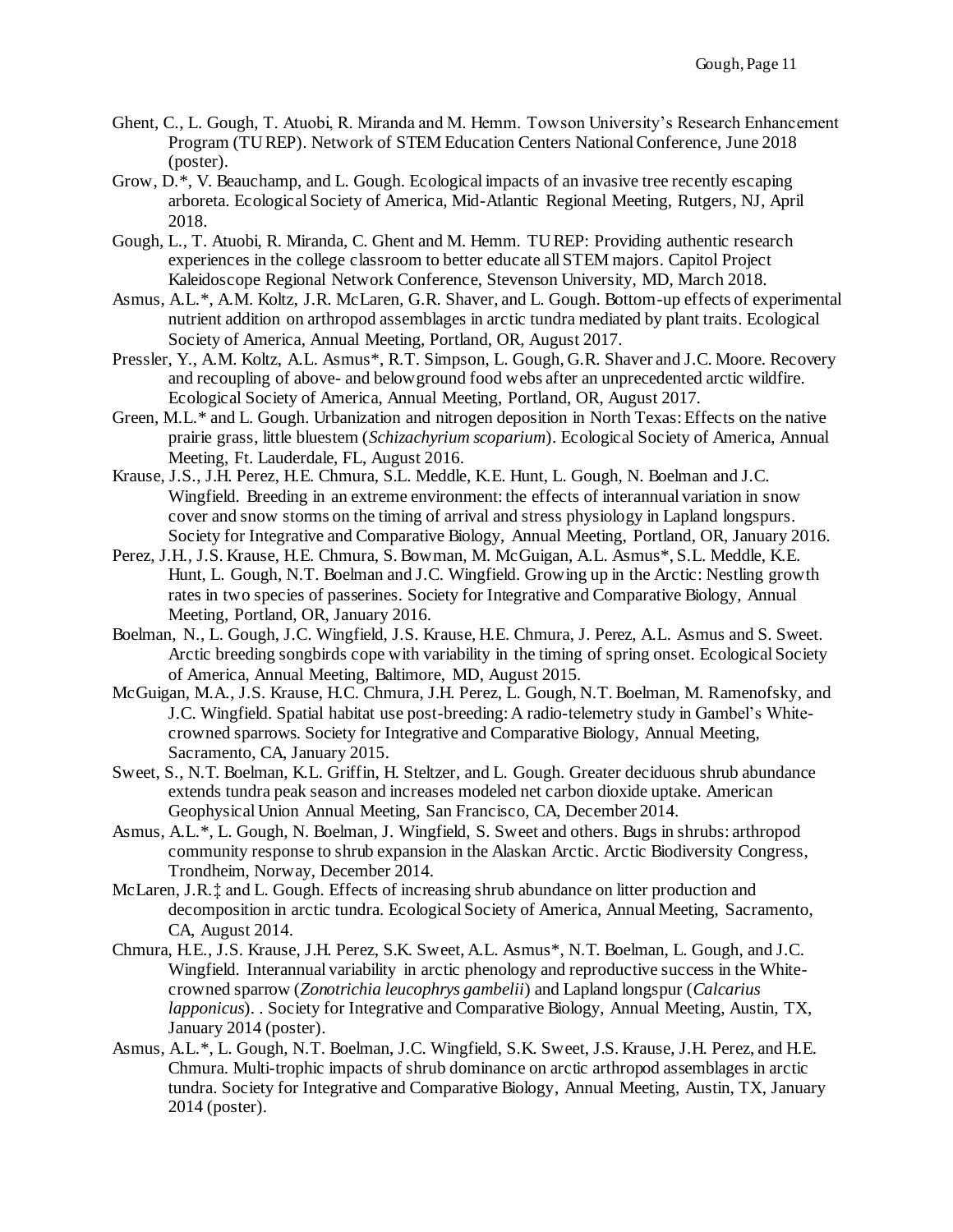- McLaren, J.R.‡, M.J. van de Weg, L. Gough and G.R. Shaver. Increasing shrub abundance and N addition in arctic tundra affect leaf and root litter decomposition differently. American Geophysical Union Annual Meeting, San Francisco, CA, December 2013.
- Asmus, A.L.\* and L. Gough. Poleward range expansion of jumping plant lice (Psyllidae) in Alaska. Entomological Society of America, Annual Meeting, Austin, TX, November 2013 (poster).
- Grover, J.P., H.V. Kojouharov, L.D. Mydlarz, L. Gough, and C. Kribs-Zaleta. A model for researchoriented education at the intersection of biology and mathematics: The undergraduate training in theoretical ecology research (UTTER) program. Ecological Society of America, Annual Meeting, Minneapolis, MN, August 2013 (poster).
- Gough, L., N.D. Bettez, and K.A. Slavik. Effects of long-term resource additions in arctic lake, stream, and tundra environments: Beyond NPP. Ecological Society of America, Annual Meeting, Minneapolis, MN, August 2013.
- McLaren, J.R.‡, M. van de Weg, L. Gough, and G.R. Shaver. Effects of increasing shrub abundance on leaf and root litter decomposition in arctic tundra. Ecological Society of America, Annual Meeting, Minneapolis, MN, August 2013.
- Buckeridge, K.M., J.R. McLaren‡, M.J. van de Weg, L. Gough, G.R. Shaver and J.P. Schimel. The impact of shrub encroachment and litter mixing on microbial exoenzyme activity. Ecological Society of America, Annual Meeting, Minneapolis, MN, August 2013.
- Krause, J. S., J.H. Perez, S.K. Sweet, A. Asmus\*, K.R. Word, M.E. Rich\*, J. Schas, J.C. Wingfield, L. Gough, and N. Boelman. Impacts of changing seasonality and the potential for trophic mismatches in the Arctic. Society for Integrative and Comparative Biology, Annual Meeting, San Francisco, CA, January 2013.
- McLaren, J.R.‡, L. Gough, and M.N. Weintraub. Seasonal variation in soil nitrogen availability across a fertilization chronosequence in moist acidic tundra. American Geophysical Union, Annual Meeting, San Francisco, CA, December 2012.
- Moore, J.C., L. Gough, R.T. Simpson and D. Johnson\*. Aboveground and belowground responses to nutrient additions and herbivore exclusion in arctic tundra ecosystems in northern Alaska. LTER All Scientists Meeting, Estes Park, CO, September 2012 (poster).
- Gough, L., N. Boelman, J. Wingfield, et al. Effects of increasing shrubs in arctic tundra on associated arthropods and migratory songbirds. LTER All Scientists Meeting, Estes Park, CO, September 2012 (poster).
- Smith, M., K. LaPierre, J. Barrett, S. Collins, S. Frey, L. Gough, K.L. Gross, R. Miller, J. Morris, L. Rustad and J. Yarie. Assessing ecosystem sensitivity to chronic resource alterations: a synthesis of long-term experiments. LTER All Scientists Meeting, Estes Park, CO, September 2012 (poster).
- McLaren, J.R.‡ and L. Gough. Shrub abundance and seasonal variation in ecosystem properties across a fertilization chronosequence in moist acidic tundra. Ecological Society of America, Annual Meeting, Portland, OR, 2012.
- McLaren, J.R.‡ and L. Gough. Shrub abundance and seasonal variation in ecosystem properties across a fertilization chronosequence in moist acidic tundra. International Polar Year 2012 Conference, Montréal, Canada (poster).
- Cavallo, A.M.L.**,** Hale, G., Mydlarz, L., Jorgensen, T., Gough, L., Lopez, R., Hoke, K., & Mergele, J. High School Earth and Life Science, and Middle Level Science and Mathematics: Preparing Teachers to Teach the Next Generation. Robert Noyce Teacher Scholarship Program Conference of the National Science Foundation and American Association for the Advancement of Science, Washington, DC. May 2012.
- Grover, J.P., H.V. Kojouharov, B. Scarbrough, A. Prieto Langarica, L.D. Mydlarz, L. Gough, D.L. Hawkins, C. Kribs-Zaleta and B. Chen-Charpentier. Research-oriented education at the intersection of biology and mathematics: The undergraduate training in theoretical ecology research (UTTER) program. Ecological Society of America, Annual Meeting, Austin, TX, 2011 (poster).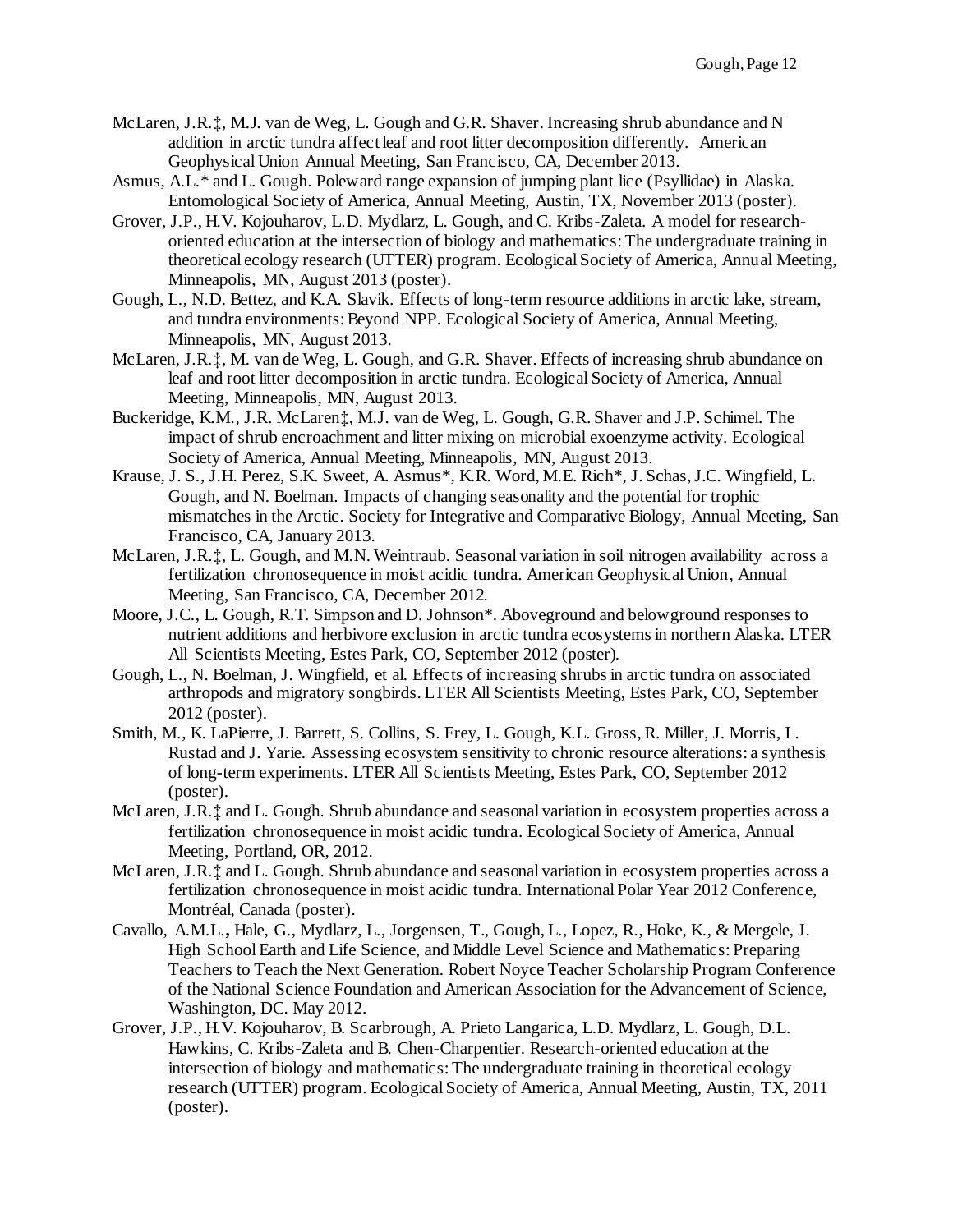- Gross, K.L., L. Gough, K.N. Suding, and E.E. Cleland. Moving beyond growth form: Predicting species responses to nutrient addition. Ecological Society of America, Annual Meeting, Austin, TX, 2011.
- Cavallo, A.M.L., Hale, G., Mydlarz, L., Jorgensen, T., Gough, L. & Lopez, R. Expanding the Effort: Recruitment, Preparation and Induction of Middle Level Science and Math, and Secondary Earth and Life Science Teacher Candidates in the NSF Noyce Program II. Robert Noyce Teacher Scholarship Program Conference of the National Science Foundation and American Association for the Advancement of Science, Washington, DC, July 2011.
- Gough, L., J.C. Moore, G.R. Shaver, R.T. Simpson, and D.R. Johnson\*. An aboveground and belowground test of EEH in Alaskan arctic tundra. Ecological Society of America, Annual Meeting, Albuquerque, NM, 2009.
- Spasojevic, M.J., S.C. Pennings, S.L. Collins, C. Clark, E. Cleland, L. Gough, K.L. Gross, and K.N. Suding. Predicting community response to N-enrichment with SLA: a multisystem test. Ecological Society of America, Annual Meeting, Albuquerque, NM, 2009.
- Watson, C. M.<sup>\*</sup> and L. Gough. Comparative thermal biology of three morphologically similar syntopic lizards of the genus *Plestiodon*. Evolution Meeting, Minneapolis, MN, 2008.
- Collins, S., K. Suding, E. Cleland, M. Batty, S.C. Pennings, K.L. Gross, J.B. Grace, L. Gough, J.E. Fargione, and C. Clark. Rank clocks and plant community dynamics. Ecological Society of America, Annual Meeting, San Jose, CA, 2007.
- Cleland, E., K. Suding, C. Clark, S. Collins, J. Fargione, L. Gough, J. Grace, K. Gross, and S. Pennings. Crashing the party: non-native plant species have different traits than native species in a cross-site synthesis of fertilization studies. Ecological Society of America, Annual Meeting, Memphis, TN, 2006.
- Johnson, D.\*, L. Gough, and E. Ramsey†. Nutrient amendment and herbivory interact differently for five arctic Alaska plant species. Ecological Society of America, Annual Meeting, Memphis, TN, 2006.
- Clark, C.M., E.E. Cleland, S.L. Collins, J. Fargione, L. Gough, J. Grace, K.L. Gross, D. Milchunas, S. Pennings and K.N. Suding. Predicting the loss of biodiversity with nitrogen addition cross North American grasslands: abiotic vs. biotic drivers. Ecological Society of America, Annual Meeting, Montreal, 2005.
- Fargione, J., S. Pennings, C. Clark, E. Cleland, L. Gough, J. Grace, K. Gross, S. Collins, and K. Suding. A negative relationship between species richness and productivity response to N addition in a synthesis of N fertilization studies. Ecological Society of America, Annual Meeting, Montreal, 2005.
- Rout, M.\* and L. Gough. *Sorghum halepense* displaces the common native prairie grass *Schizachyrium scoparium*: the possible role of allelopathy. Ecological Society of America, Annual Meeting, Montreal, 2005.
- Cherry, J.A.\* and L. Gough. The effects of herbivory on growth, production, and resource allocation in *Nymphaea odorata*. Ecological Society of America, Annual Meeting, Portland, OR, 2004.
- Gough, L. Can we predict plant response to nitrogen based on clonality? LTER All Scientists Meeting, Seattle, WA, 2003.
- Gough, L. Ongoing research in populations and communities at the Arctic LTER. LTER All Scientists Meeting, Seattle, WA, 2003.
- Goldberg, D.E., L. Gough and C. Hershock. Traits determining competitive ability in clonal plants. Seventh Clonal Plant Workshop, Kuusamo, Finland, 2003.
- Hobbie, S. E. and L. Gough. The influence of glacial history on ecosystem processes in arctic Alaskan tundra. Carey Conference X, Ecosystem Function in Heterogeneous Landscapes, Institute for Ecosystem Studies, Millbrook, NY, 2003 (poster).
- Gough, L. and S.E. Hobbie. Effects of four years of warming and fertilization on species-rich moist nonacidic tundra in Alaska. Ecological Society of America, Annual Meeting, Tucson, AZ, 2002.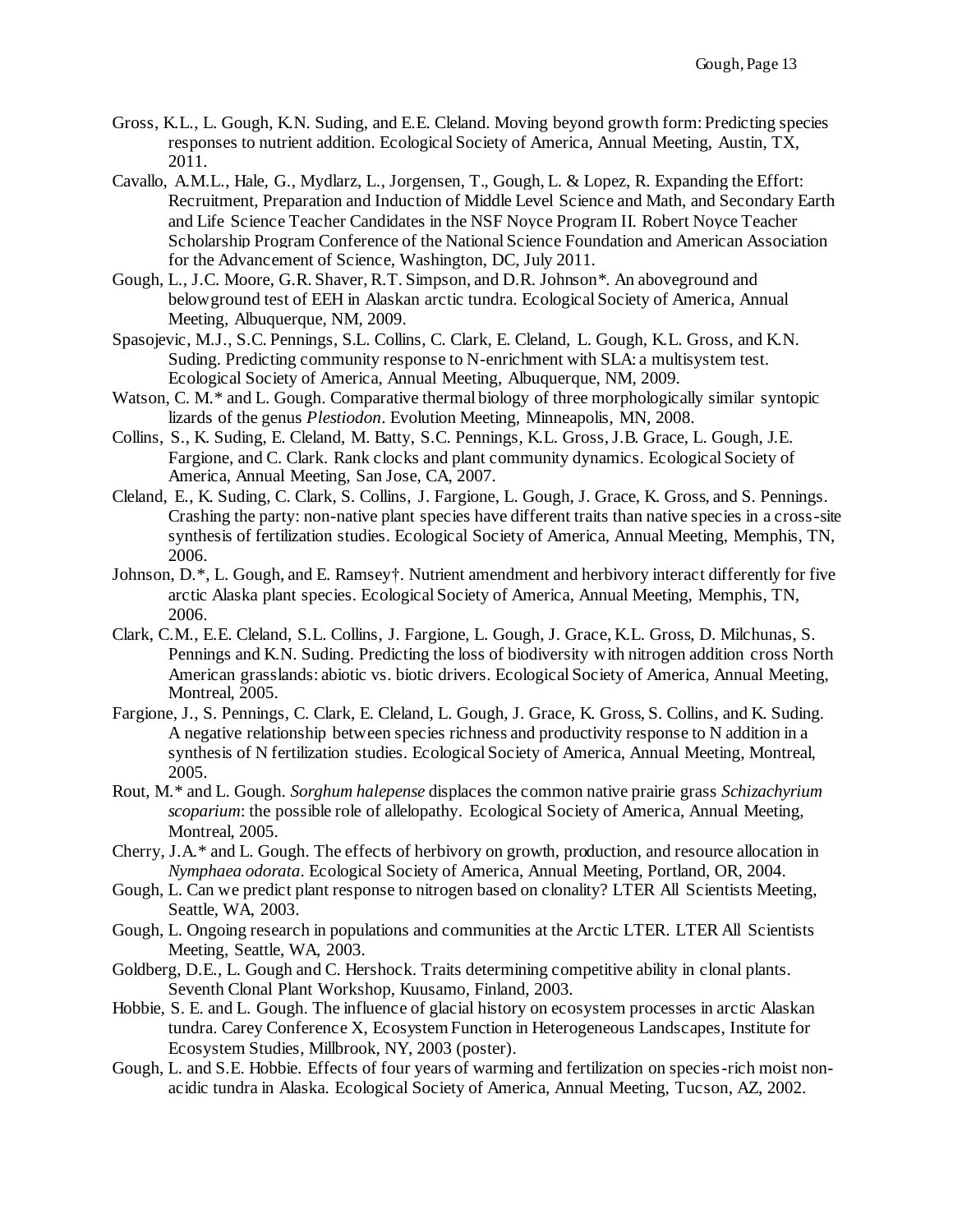- Cherry, J.A.\* and L. Gough. Changes in emergent plant community composition after a natural substrate disturbance in an Alabama lake. Ecological Society of America, Annual Meeting, Tucson, AZ, 2002 (poster).
- Cherry, J.A.\* and L. Gough. The effects of herbivory on the growth and production of *Nymphaea odorata*. Society of Wetland Scientists, Annual Meeting, Lake Placid, NY, 2002.
- Pauliukonis, N.\* and L. Gough. The effects of rhizome severing on growth of four clonal sedges that differ in ramet aggregation. Society of Wetland Scientists, Annual Meeting, Lake Placid, NY, 2002.
- Cherry, J.A.\* and L. Gough. The effects of herbivory on the growth and production of *Nymphaea odorata.* Association of Southeastern Biologists, Annual Meeting, Boone, NC, 2002.
- Gough, L., S.E. Hobbie, and G.R. Shaver. Understanding arctic ecosystem response to climate change: the role of individual species. NSF Arctic System Science All-Hands Meeting, Seattle, WA, 2002 (poster).
- Hobbie, S.E., L. Gough, and G.R. Shaver. Contrasting responses of plant production and biomass to nutrient addition on landscapes with different glacial histories. NSF Land-Atmosphere-Ice Interactions All-Hands Meeting, Salt Lake City, UT, 2001 (poster).
- Gough, L. Response of arctic tundra to nutrient addition and warming: the role of clonal plant growth form. Ecological Society of America, Annual Meeting, Madison, WI, 2001.
- Pauliukonis, N.\*, L. Gough, and D.E. Goldberg. The role of clonal integration in the survival and growth of four wetland plant species. Ecological Society of America, Annual Meeting, Madison, WI, 2001.
- Gough, L. Understanding plant community and ecosystem dynamics through insights from clonal plant biology. Clone 2000: Current Progress and Developments in Clonal Plant Research, Obergurgl, Austria, 2000.
- Pauliukonis, N.\*, L. Gough, and D.E. Goldberg. The effects of clonal integration and community competition on the growth of four clonal sedges in a calcareous fen of southwestern Michigan. Clone 2000: Current Progress and Developments in Clonal Plant Research, Obergurgl, Austria, 2000 (poster).
- Doles, J.L., J. Moore, G.R. Shaver, and L. Gough. The effects of nutrient addition in the arctic tundra on soil and moss-inhabiting mesofauna. Ecological Society of America and British Ecological Society Joint Symposium Meeting, Orlando, FL, 2000 (poster).
- Gough, L. and G.R. Shaver. Plant species diversity, plant biomass, and soil nutrients in acidic and nonacidic Alaskan arctic tundra, Ecological Society of America, Annual Meeting, Spokane, WA, 1999.
- Gough, L. and G.R. Shaver. Why is non-acidic tundra so species rich: an examination of northern Alaska plant communities. Society of Wetland Scientists, Annual Meeting, Anchorage, AK, 1998.
- Gough, L., C.W. Osenberg, K.L. Gross, and S.L. Collins. Fertilization effects on species density, richness, and productivity in herbaceous plant communities. Ecological Society of America, Annual Meeting, Baltimore, MD, 1998.
- Willig, M.W., K.L. Gross, S. Cox, and L. Gough. Scale-dependence in the relationship between productivity and species density of low stature vascular plants. Ecological Society of America, Annual Meeting, Baltimore, MD, 1998.
- Gough, L. and J.B. Grace. The influence of vines on an oligohaline marsh community: results of a removal and fertilization study. Ecological Society of America, Annual Meeting, Providence, RI, 1996.
- Gough, L. and J.B. Grace. Plant species richness changes due to experimental manipulations in a Louisiana coastal marsh. Ecological Society of America, Annual Meeting, Snowbird, UT, 1995.
- Gough, L. and J.B. Grace. The relationship between species richness and community biomass: the importance of environmental variables. Ecological Society of America, Annual Meeting, Madison, WI, 1993.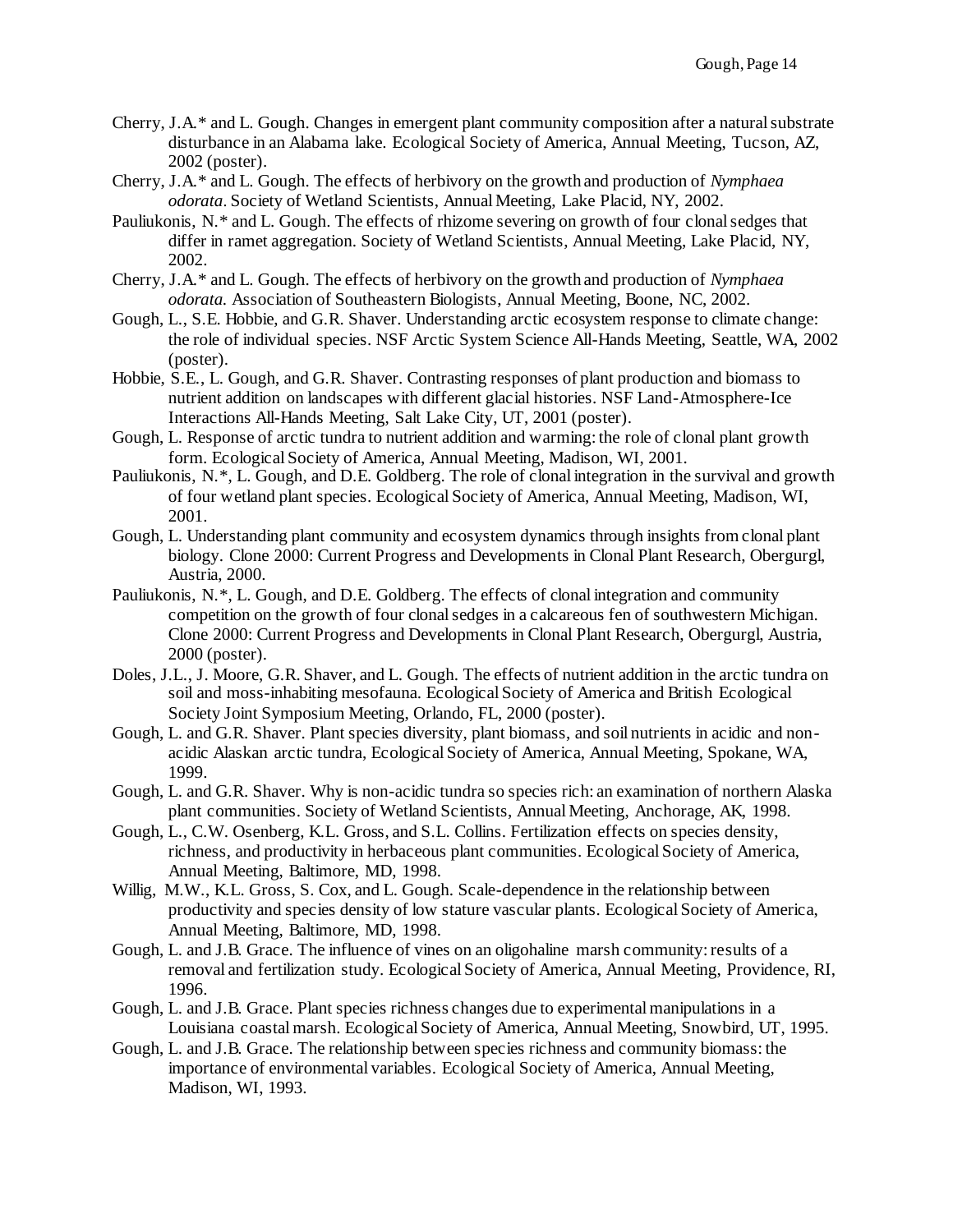## Teaching Experience

| TU         | Undergraduate: Biodiversity                                                   |
|------------|-------------------------------------------------------------------------------|
|            | Undergraduate/Graduate: Urban Ecology                                         |
|            | Graduate: Global Change Biology                                               |
| <b>UTA</b> | Undergraduate: Plant Science (lecture and laboratory), Probability and Random |
|            | Processes in Biology, Seminar in Mathematical Biology, UTeach Research        |
|            | <b>Methods</b>                                                                |
|            | Undergraduate/Graduate: Plant Ecology                                         |
|            | Graduate: Wetlands Ecology, Ecology Journal Club, Principles of Ecology       |
| <b>UA</b>  | Undergraduate: General Ecology, Introductory Biology for Non-Majors           |
|            | Graduate: Statistics in Ecological Research, Community Ecology                |
| <b>LSU</b> | Undergraduate: Biology for Non-Majors Laboratory, General Botany Laboratory   |

#### Graduate Students (all Biology, UT Arlington unless noted)

Ashley Asmus, Ph.D., 2012-2017 Michelle Green, Ph.D., 2010-2016 C. Matthew Watson, Ph.D., 2005-2008 David R. Johnson, Ph.D., 2003-2008 Julia Cherry, Ph.D. (Biology, University of Alabama), 2000-2005

Sara Kramer, M.S. student, Environmental Science, Towson, 2020- Nicole Williamson, M.S. student, Environmental Science, Towson, 2019- Matt Suchocki, M.S., Biology, Towson, 2017-2020 David Grow, M.S., Biology, Towson, 2016-2019 Margaret Park, M.S., Environmental Science, Towson, 2016-2019 Heather Bass, M.S., Environmental and Earth Science, UT Arlington, 2013-2015 Matt Rich, M.S., 2010-2012 Jayme Walton, M.S., 2009-2012 Carol Moulton, M.S., 2006-2009 Carolyn Hess, M.S., 2006-2008 Amie Treuer, M.S., 2004-2006 Marnie Rout, M.S., 2003-2005 Nijole Pauliukonis Wellendorf, M.S. (Biology, University of Alabama), 2000-2002

### Opponent for Ph.D. Students

Dr. Matteo Petit Bon, student of Professor Kari Anne Bråthen, Department of Biosciences, Fisheries, and Economics, UiT The Arctic University of Norway, August 2020

Dr. Hélène Barthelemy, student of Professor Johan Olofsson, Department of Ecology and Environmental Science, Umeå University, Sweden, June 2016

#### Postdoctoral Scientist

Jennie McLaren, UT Arlington, 2010-2012

#### Editorial Board Service

Appointed member, editorial board of *Arctic, Antarctic, and Alpine Research*, Jan 2011-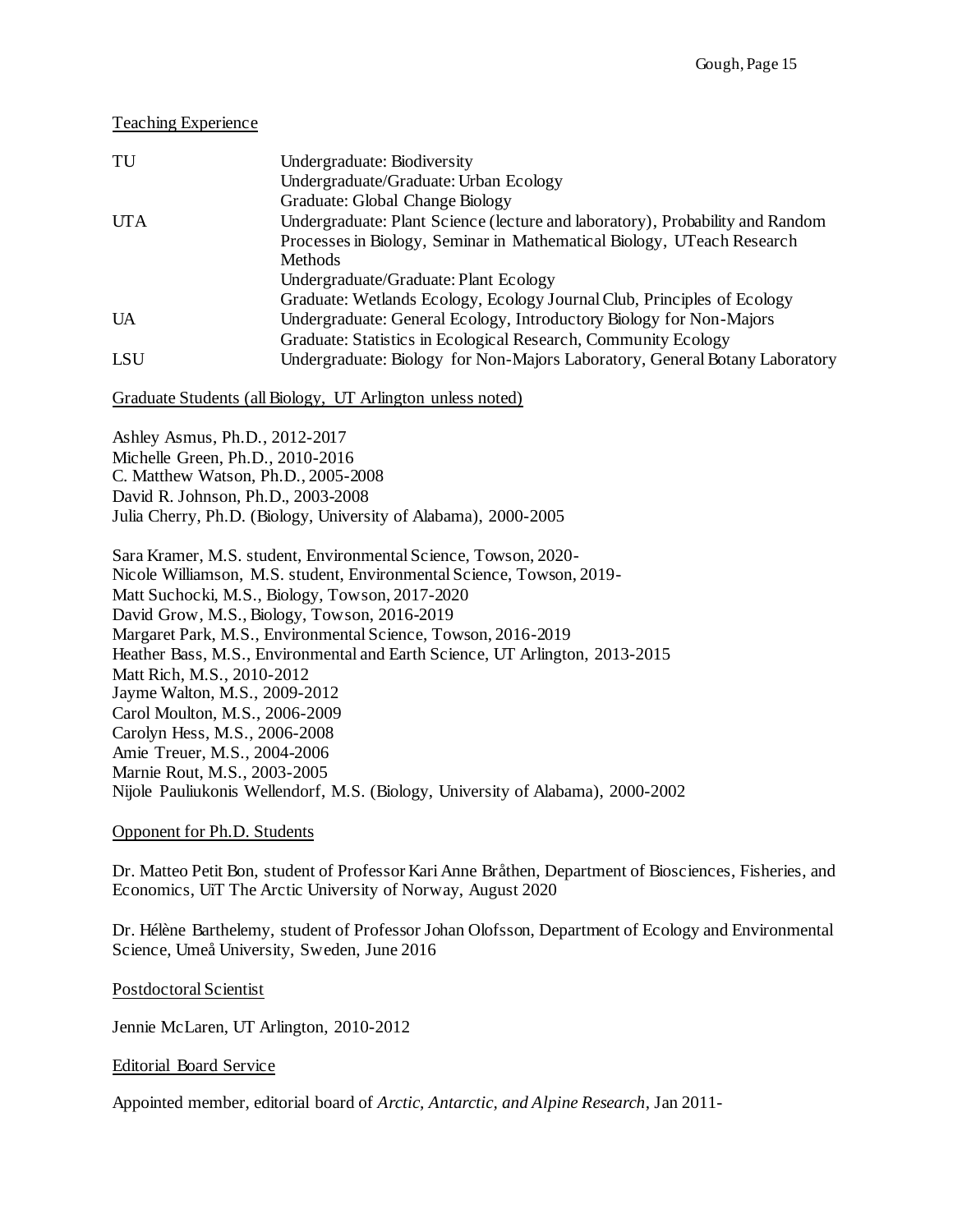#### Appointed member, editorial board of *Oecologia*, Feb 2011-2016 Appointed member, editorial board of *Ecology* and *Ecological Monographs*, Jan 2006-Aug 2008, Jan 2010-Jan 2011

# Manuscript Reviews

*American Journal of Botany, American Naturalist*, *Annals of Botany*, *Applied Vegetation Science*, *Arctic, Antarctic and Alpine Research*, *Canadian Journal of Botany*, *Castanea*, *Community Ecology, Ecography, Ecological Applications*, *Ecology* and *Ecological Monographs*, *Ecology Letters*, *Ecology and Society, Ecoscience*, *Ecosystems, Evolutionary Ecology, Folia Geobotanica, Global Change Biology, Global Ecology & Biogeography, Journal of Applied Ecology, Journal of Ecology*, *Journal of Geophysical Research-Atmospheres, Journal of Vegetation Science*, *Nature*, *New Phytologist, Northwest Science*, *Oecologia*, *Oikos*, *Plant and Soil, Plant Ecology, Science, Wetlands*

# Proposal Reviews

U.S. National Science Foundation; National Sciences and Engineering Research Council of Canada; Ohio Agricultural Research and Development Center; Association for Women in Science Educational Foundation Pre-doctoral Fellowship Proposals; Georgia Sea Grant College Program; U.S. Civilian Research and Development Foundation Georgian-U.S. Bilateral Grants Program; Earthwatch Institute; book proposals to Springer; National Geographic; Texas Academy of Science

# Departmental, College and University Service

| 2019-       | Co-Chair, Council of Chairs, Towson                                               |
|-------------|-----------------------------------------------------------------------------------|
| 2015-2019   | Member, Council of Chairs, Towson                                                 |
| $2015 -$    | Member, Chairs Council, Fisher College of Science and Mathematics, Towson         |
| 2013-2015   | Member, Undergraduate Assembly, UTA                                               |
| 2013-2015   | Chair, Undergraduate Curriculum Committee, Biology Department, UTA                |
| 2005-2015   | Faculty Mentor, UTA; mentoring one assistant professor in another college         |
| 2005-2015   | Member, Promotion and Tenure Committee, Biology Department, UTA                   |
| 2005-2015   | Chair, Greenhouse Committee, Biology Department, UTA                              |
| 2003-2015   | Appointed Member, Graduate Studies Committee, Environmental and Earth Sciences    |
|             | Program, UTA                                                                      |
| 2002-2015   | Member, Graduate Studies Committee, Biology Department, UTA                       |
| 2013-2014   | Proposal Reviewer, Phi Sigma, Biology Department, UTA                             |
| 2013-2014   | Member, Chair Search Committee, Biology Department, UTA                           |
| 2013-2014   | Member, College of Science Promotion and Tenure Committee, UTA                    |
| 2012-2013   | Member, Strategic Planning Committee, Biology Department, UTA                     |
| 2004, 2007, | Judge, Annual Celebration of Excellence by Students, undergraduate and graduate   |
| 2009, 2013  | student oral sessions, UTA                                                        |
| 2012        | Organizer, Biology Undergraduate Research Symposium, UTA                          |
| 2011-2012   | Member, Ecology Search Committee, Biology Department, UTA                         |
| 2007-2008,  | Graduate Advisor, Biology Department, UTA                                         |
| 2009-2011   |                                                                                   |
| 2010-2011   | Member, Ecosystems Ecology Search Committee, Biology Department, UTA              |
| 2006-2007,  | Member, Advisory Committee, Biology Department, UTA                               |
| 2009-2010   |                                                                                   |
| 2007-2008   | Member, Science, Technology, Engineering and Mathematics Gender Equity Committee, |
|             | <b>UTA</b>                                                                        |
| 2006-2008   | Chair, Graduate Studies Committee, Biology Department, UTA                        |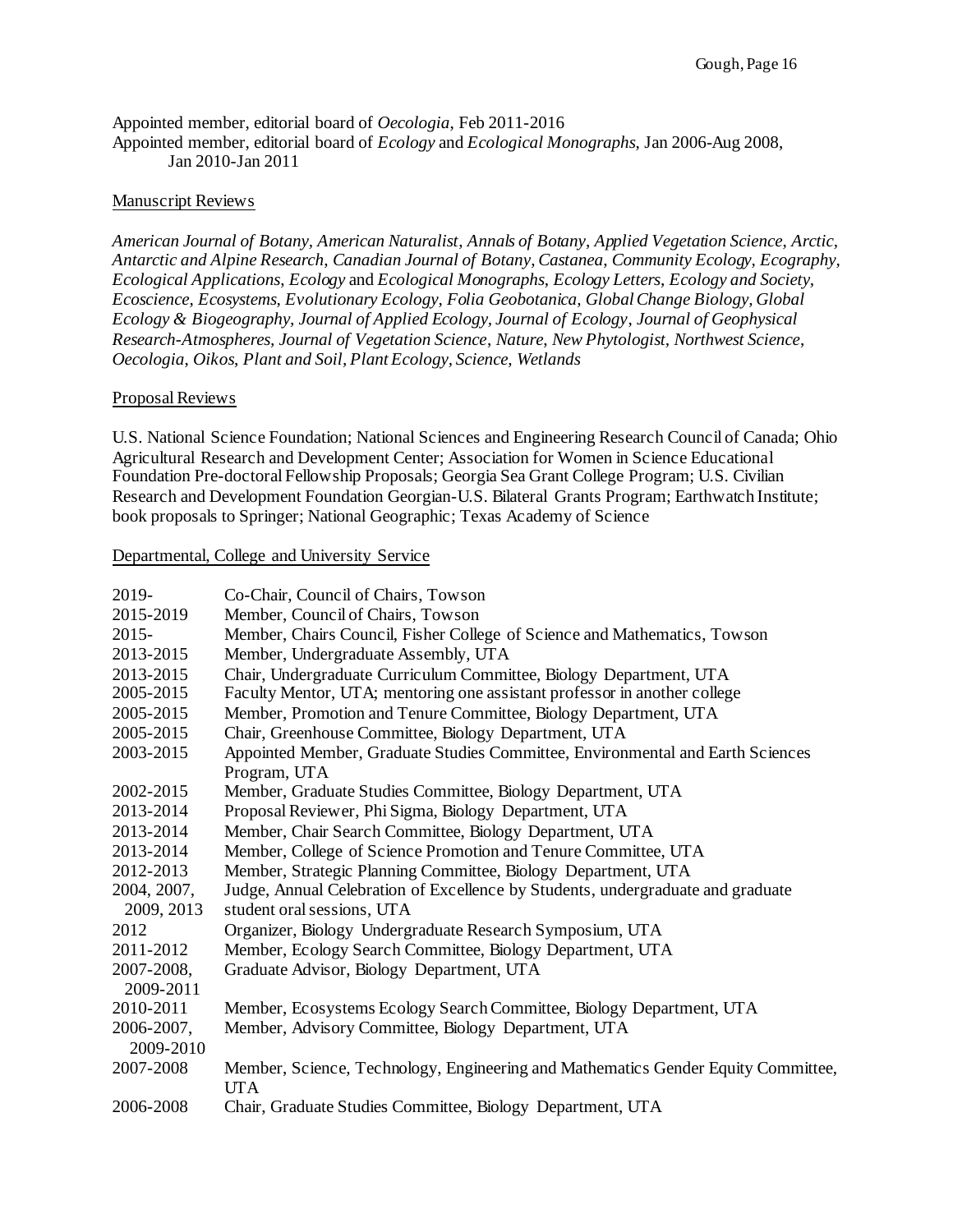| 2005-2008 | Faculty Mentor, Biology Department, UTA; mentoring three assistant professors in the    |
|-----------|-----------------------------------------------------------------------------------------|
|           | Biology Department                                                                      |
| 2006      | Chair, Evolutionary Biology/Ecology Search Committee, Biology Department, UTA           |
| 2004-2005 | Faculty Advisor, National Science Teachers Association, UTA Chapter                     |
| 2004      | Faculty Mentor, McNair Scholars Program, to Elizabeth Ramsey, Biology major, UTA        |
| 1999-2001 | Initiated and coordinated the Teaching Advancement Program (TAP), Department of         |
|           | Biological Sciences, UA; mentoring program for graduate students to teach several       |
|           | lectures in introductory biology courses                                                |
| 2000-2001 | Member, Curriculum Committee, Department of Biological Sciences, UA                     |
| 2000      | Initiated and organized Department of Biological Sciences undergraduate research poster |
|           | session, UA                                                                             |

Professional Service and Outreach

| 2020-       | Arctic LTER Representative, LTER Diversity and Inclusion Committee                                                                                                                                                                                                     |
|-------------|------------------------------------------------------------------------------------------------------------------------------------------------------------------------------------------------------------------------------------------------------------------------|
| 2020        | Invited Speaker, Women in Science Forum, Towson University                                                                                                                                                                                                             |
| 2017        | Panel Participant, Million Women Mentors Maryland, Women in STEM Summit,<br>Baltimore, MD                                                                                                                                                                              |
| 2016        | Guest Speaker, Tri Beta Induction Ceremony, Towson University                                                                                                                                                                                                          |
| $2011 -$    | Member, Executive Committee, Arctic LTER (Long-Term Ecological Research)                                                                                                                                                                                               |
| 2012-2015   | Member, Consortium Board, Lake Lewisville Environmental Learning Area, Lewisville,                                                                                                                                                                                     |
|             | TX                                                                                                                                                                                                                                                                     |
| 2012-2015   | Member, Science Advisory Committee, Botanical Research Institute of Texas, Ft. Worth,<br>TX                                                                                                                                                                            |
| 2009-2013   | Member, NEON Domain Science and Education Coordination Committee for Domain 11<br>(Southern Plains)                                                                                                                                                                    |
| 2009-2010   | Mentor, Society of Wetland Scientists, Women in Wetlands section                                                                                                                                                                                                       |
| 2009        | Career Panel Participant, SACNAS (Society for the Advancement of Chicanos and                                                                                                                                                                                          |
|             | Native Americans in Science) National Meeting, Ecological Society of America<br>sponsored field trip, Dallas, TX                                                                                                                                                       |
| 2001, 2002, | Served as Braun/Buell Award judge for outstanding graduate student presentation at                                                                                                                                                                                     |
| 2009        | Ecological Society of America annual meeting                                                                                                                                                                                                                           |
| 2008-2009   | Member, U.S. Climate Change Science Program Carbon Cycle Interagency Working<br>Group, representing NSF                                                                                                                                                                |
| 2006, 2008  | Participant in NSF-funded TREC (Teachers and Researchers Exploring and                                                                                                                                                                                                 |
|             | Collaborating) program to match arctic researchers with teachers; sponsored summer<br>research experience at Toolik Lake, AK by Ms. Charla Jordan, junior high school science<br>teacher, Price, TX and Ms. Cathy Campbell, junior high science teacher, Ann Arbor, MI |
| 2003        | Judge, Botany Category, Texas Science and Engineering Fair                                                                                                                                                                                                             |
| 2001        | Presided over session entitled "Elevated CO <sub>2</sub> and Global Change" at Ecological Society                                                                                                                                                                      |
|             | of America annual meeting                                                                                                                                                                                                                                              |
| 1997, 1998  | Organized "Toolik Talking Shop," weekly series for investigators to present brief talks<br>about arctic research at Toolik Lake, Alaska; organized REU poster session, Toolik Lake<br><b>LTER</b>                                                                      |
| 1997-1998   | Coordinator, Ecosystems Center Seminar Series, MBL                                                                                                                                                                                                                     |

Additional Education, Service and Outreach

- 2015- Visiting Biologist, Timonium Elementary School and Ridgely Middle School, MD<br>2016- Career Day Speaker, Ridgely Middle School, Lutherville, MD
- 2016- Career Day Speaker, Ridgely Middle School, Lutherville, MD<br>2015 Visiting Biologist, Coppell Middle School West, Coppell, TX
- Visiting Biologist, Coppell Middle School West, Coppell, TX